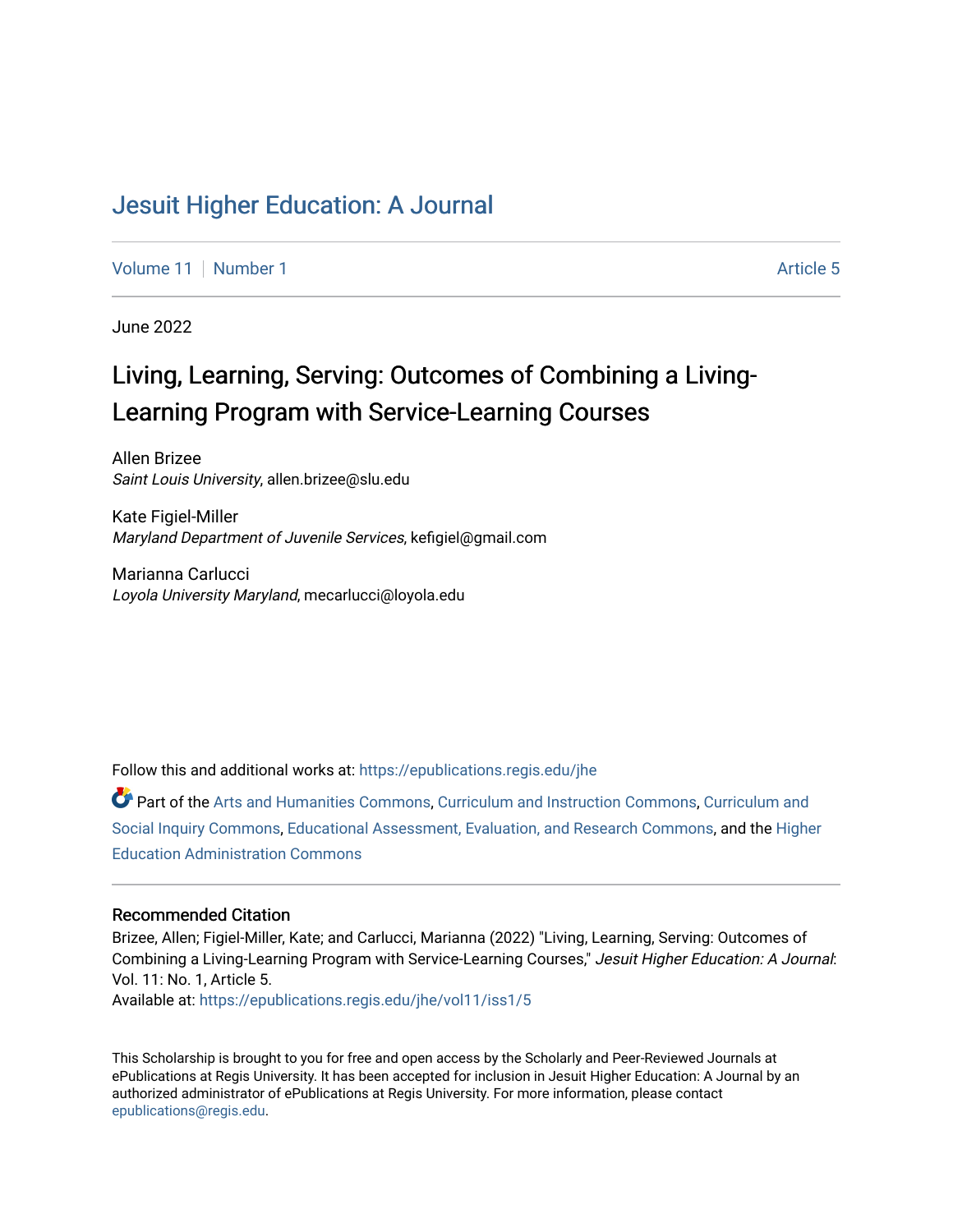# Living, Learning, Serving: Outcomes of Combining a Living-Learning Program with Service-Learning Courses

#### Cover Page Footnote

Acknowledgements The authors would like to thank the students, faculty members, and administrators who contributed to this study. Deep appreciation also goes to the community partners who collaborated with service-learning students and instructors. They are co-instructors and experts in their work, and we still have much to learn from them. Brizee would also like to thank Tudela University for the 2018 Summer Research Grant that helped support this study.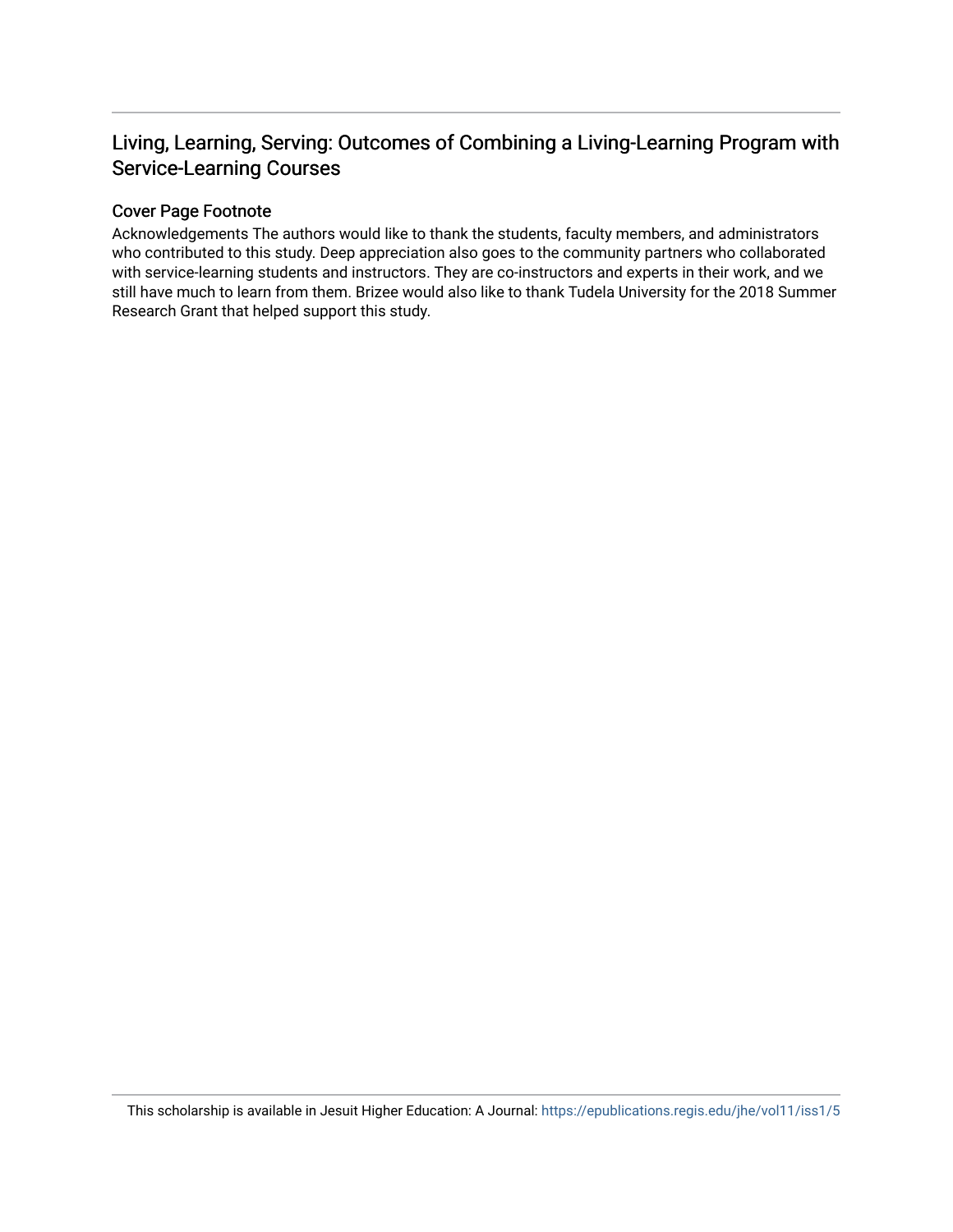# **Living, Learning, Serving: Outcomes of Combining a Living-Learning Program with Service-Learning Courses**

Allen Brizee Director of Writing Across the Curriculum Associate Professor of English Saint Louis University *[allen.brizee@slu.edu](mailto:allen.brizee@slu.edu)*

Kate Figiel-Miller Research Statistician Office of Research and Evaluation Maryland Department of Juvenile Services *[kefigiel@gmail.com](mailto:kefigiel@gmail.com)*

Marianna Carlucci Associate Professor of Psychology Loyola University Maryland *[mecarlucci@loyola.edu](mailto:mecarlucci@loyola.edu)*

#### **Abstract**

This article discusses a two-year IRB-approved programmatic case study that measured the outcomes of merging a living-learning program (LLP) with service-learning. The study compared student survey data from four different pedagogical models, one of which was the hybrid LLP-service-learning model where servicelearning students also participated in the LLP. We also interviewed instructors who used the LLP with their service-learning pedagogy. We used a one-way ANOVA and a non-parametric test to code and analyze the survey data. We used grounded theory to code and analyze interview data. Survey data revealed that the LLPservice-learning hybrid model scored the lowest of the four pedagogical models. Interview findings indicated that instructors had positive responses to the LLP-service-learning hybrid model overall but mixed responses to some aspects of that approach. Interestingly, student impressions differed from, and in some cases contradicted, instructor impressions of the LLP-service-learning hybrid model. We posit that high workload and divergent course goals likely influenced the mixed responses to the LLP-service-learning hybrid model.

#### **Introduction**

"What would the academy look like if we took Ernest Boyer's vision for the New American College seriously?"<sup>1</sup> Recently, Bringle<sup>2</sup> restated this important question that he, Games, and Malloy originally posed twenty years ago. Bringle recently explored this question by analyzing the merging of service-learning (also called community-based learning) with three other high-impact practices: study away programs, undergraduate research, and internship/pre-professional programs.<sup>3</sup> Based on his findings, Bringle argued that combining service-learning with these other high-impact practices can effectively move institutions closer to Boyer's model of higher education, which

addresses the most challenging problems facing our society.<sup>4</sup> However, one model Bringle did not study is merging living-learning programs (LLPs) with service-learning, now a popular strategy among secular and Jesuit universities.

Increasingly, American colleges and universities are combining LLPs with service-learning or finding other ways to infuse service and civic engagement into living-learning experiences.<sup>5</sup> Jesuit institutions are no exception to this trend. Guided by their social justice mission, members of the Association of Jesuit Colleges and Universities (AJCU) are combining LLPs and first-year experience programs with service opportunities. For instance, Montserrat at College of the Holy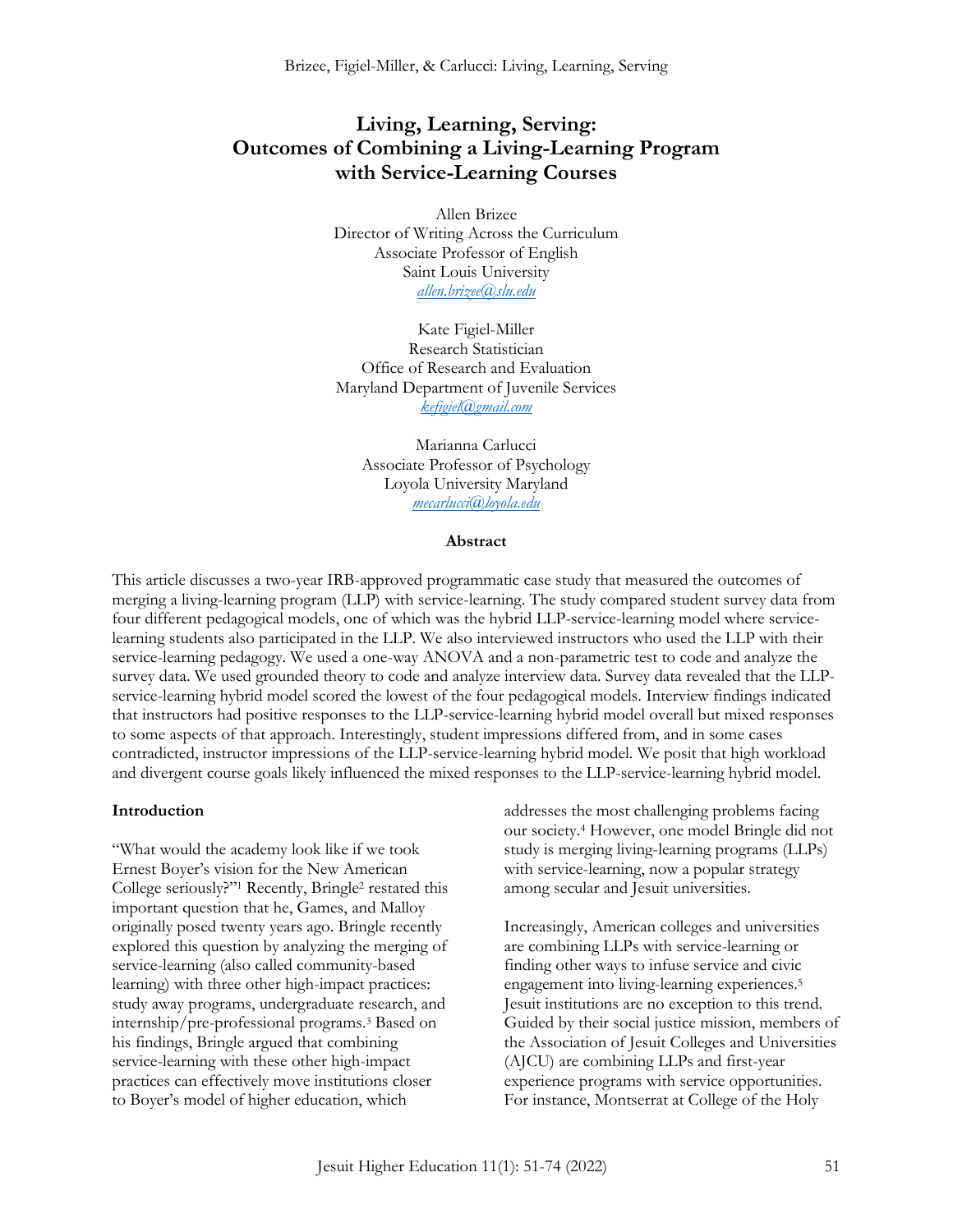Cross integrates community-based learning into many of their clusters and seminars.<sup>6</sup> Saint Louis University's Micah: Living the Mission community integrates service on a weekly basis.<sup>7</sup> And Marquette's Dorothy Day Social Justice Living Learning Community operated as a hybrid crosscurricular experience.<sup>8</sup> As noted in Henscheid, Barefoot, Swaner and Brownell, Kuh, and Mayhew and Engberg, merging service-learning or civic engagement with first-year experiences or LLPs consistently improves students' learning outcomes and improves their views toward and participation in community service. <sup>9</sup> In short, combining LLPs and service opportunities, two long-standing high-impact models, can lead to very positive outcomes. But to ensure that institutions are accurately assessing these outcomes, Bringle argued that hybrid models must undergo continued "empirical evaluation."<sup>10</sup>

While many scholars have presented positive results of hybrid high-impact pedagogies, fewer have reported on mixed or negative outcomes. Given the value of studying shortcomings and limitations in general, this article adds to the conversation on hybrid high-impact models by presenting findings from a programmatic-level case study of one hybrid model that had mixed results.<sup>11</sup> The study was conducted at Tudela University (pseudonym), a medium-sized Catholic, Jesuit institution in an East Coast city. Guided by its strong commitment to social justice, Tudela University has a long history of service-learning dating back to the early 1990s. In 2012, Tudela University piloted an LLP, Vitoria (pseudonym), to foster cross-disciplinary pedagogy in a cocurricular context. Because the university incentivized faculty members to teach within the new LLP program, several instructors already using service-learning pedagogy chose to participate in Vitoria.

While the university had over a decade of student survey data on service-learning, it did not have data on the outcomes of combining the new LLP with service-learning—what, in this article, we call the true hybrid model. The true hybrid model consisted of students in the university's LLP who participated in service-learning projects. Brizee and Figiel-Miller, a leader within Tudela University's service-learning program, used ongoing programmatic assessment data and

faculty interviews to measure the outcomes of the true hybrid model. The goal of our IRB-approved mixed-methods case study (HS-3909), therefore, was to measure the impressions of students and faculty members participating in Vitoria while also participating in service-learning. Measuring the results of specific courses' assignments—the quality of student reflections and writing assignments, etc.—was beyond the scope of our study. For the purposes of service-learning administration and co-curricular design, we were interested in overall impressions from students and instructors. Therefore, our research questions were as follows: What were student impressions of their learning from the true hybrid model? And what were instructor impressions of the true hybrid model as a pedagogical approach? Our hypothesis was that students participating in the true hybrid model would have better outcomes, supporting the effectiveness of using the LLP and service-learning together.

To answer our research questions, we analyzed end-of-term service-learning study survey data. We also analyzed interview data from six instructors who participated in Vitoria while using service-learning pedagogy. Findings revealed a mixed response to the true hybrid model among students and faculty members. Findings also showed that student impressions differed sometimes considerably—from instructor impressions. We posit that the increased workload associated with the true hybrid model and divergent course goals caused by the true hybrid model may have led to the mixed responses. This study is important because a growing number of Jesuit universities are combining high-impact models, specifically LLPs with service-learning, without a robust amount of empirical research guiding institutional decision-making. Our purpose, therefore, is to provide information on the LLP and service-learning program at Tudela University and to present the findings from our programmatic case study to help administrators and faculty members at Jesuit institutions merge community-based learning with LLPs in ways that foster positive teaching and learning experiences.

#### **Background**

This section discusses theories and methods of service-learning that influence Tudela University's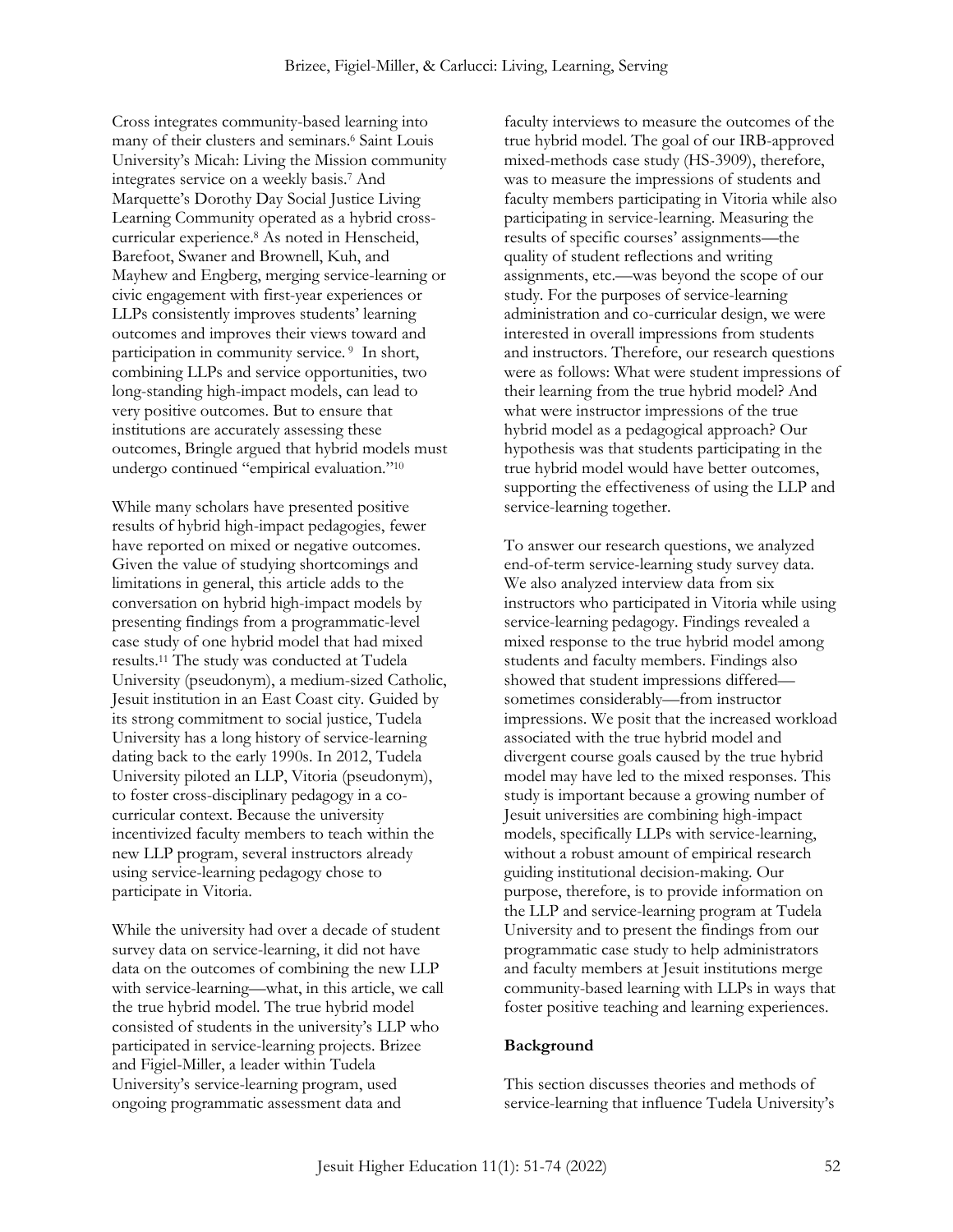approach to civic engagement. The section also overviews the increase of LLPs in American higher education, focusing on methods that guide Tudela University's LLP. The section concludes by explaining Vitoria, Tudela University's LLP. We present this information to describe the best practices approach to service-learning and LLPs that Tudela University followed. Despite this careful work, adding the LLP to service-learning did not produce expected results.

## **Guiding Models of Service-Learning at Tudela University**

Service-learning at Tudela University is guided by post-Vatican II and post-General Congregation 32 calls from Jesuit leaders to prioritize the "service of faith and the promotion of justice" in higher education, focusing on forming "men and women for others."<sup>12</sup> To fulfill this charge, the servicelearning model at Tudela University is grounded in best practices from civic engagement and is guided by Ignatian pedagogical paradigm, explained below.

A strong influence on service-learning at Tudela University is Dewey's idea that education involves experience, and that experience when processed properly can be "educative" rather than "miseducative."<sup>13</sup> Kolb's work also influences service at Tudela University, particularly his concepts of an experiential learning cycle involving practice, reflective observation, abstract conceptualization, and active experimentation.<sup>14</sup> Tudela University's efforts are further guided by long established scholarship indicating that civic engagement and service-learning are high-impact practices for students and community members.<sup>15</sup>

Principles of partnership form another critical foundation of service-learning at Tudela University. To that end, instructors interested in teaching service-learning designated courses must complete the 18-hour Faculty Fellows for Service-Learning seminar, which has long included content on reciprocity and ongoing communication in service-learning pedagogy.<sup>16</sup> In 2016, the service-learning program began encouraging faculty members to consider community outcomes equally with student learning outcomes.<sup>17</sup> Rather than following an approach that encourages short-term charity work, therefore, current participatory theories guide Tudela University's service-learning model.<sup>18</sup> Some of the faculty members interviewed for this study trained under the previous model. However, all faculty members in this study have adjusted their approaches to follow the long-term, collaborative approach.

The participatory justice model supports the Ignatian pedagogical paradigm used throughout Tudela University. This iterative approach follows a continuing cycle for teaching: establishing the context of the situation; tapping into previous experience; encouraging reflection; taking action; and then observing results.<sup>19</sup> To help meet the requirements for Ignatian pedagogy, Tudela University's service-learning model relies on structured reflection as described by Eyler, Giles, and Schmiede.<sup>20</sup> This structured reflection connects course content and service experience. As such, Tudela University followed the "4 C's" idea that reflection should be: 1) Continuous throughout the course; 2) Connect to topics at hand; 3) Challenge systems and issues of power and privilege; and 4) Contextualize the course and the service.<sup>21</sup> Recently, Tudela University's model added two C's to this 4-C approach: Coaching to help students meet learning outcomes and Communication to help stakeholders share ideas and feedback throughout the project. Instructors and co-curricular leaders also use models of reflection grounded in the *Examen—*the contemplative in action—where participants notice and reflect upon God's positive influence in the world.

## **Application of Service-Learning at Tudela University**

Service-learning at Tudela University is administered by the Center for Service-Learning and Community Engagement (CSLCE) (pseudonym), which is also responsible for cocurricular service and the immersion program. The center employs a director and associate director, as well as staff focusing on various areas of service. Graduate and undergraduate students work in supporting roles. Over the years, the center has fostered reciprocal relationships with several hundred local, national, and international partners. Since 2006, the university has run over 650 sections of service-learning courses with an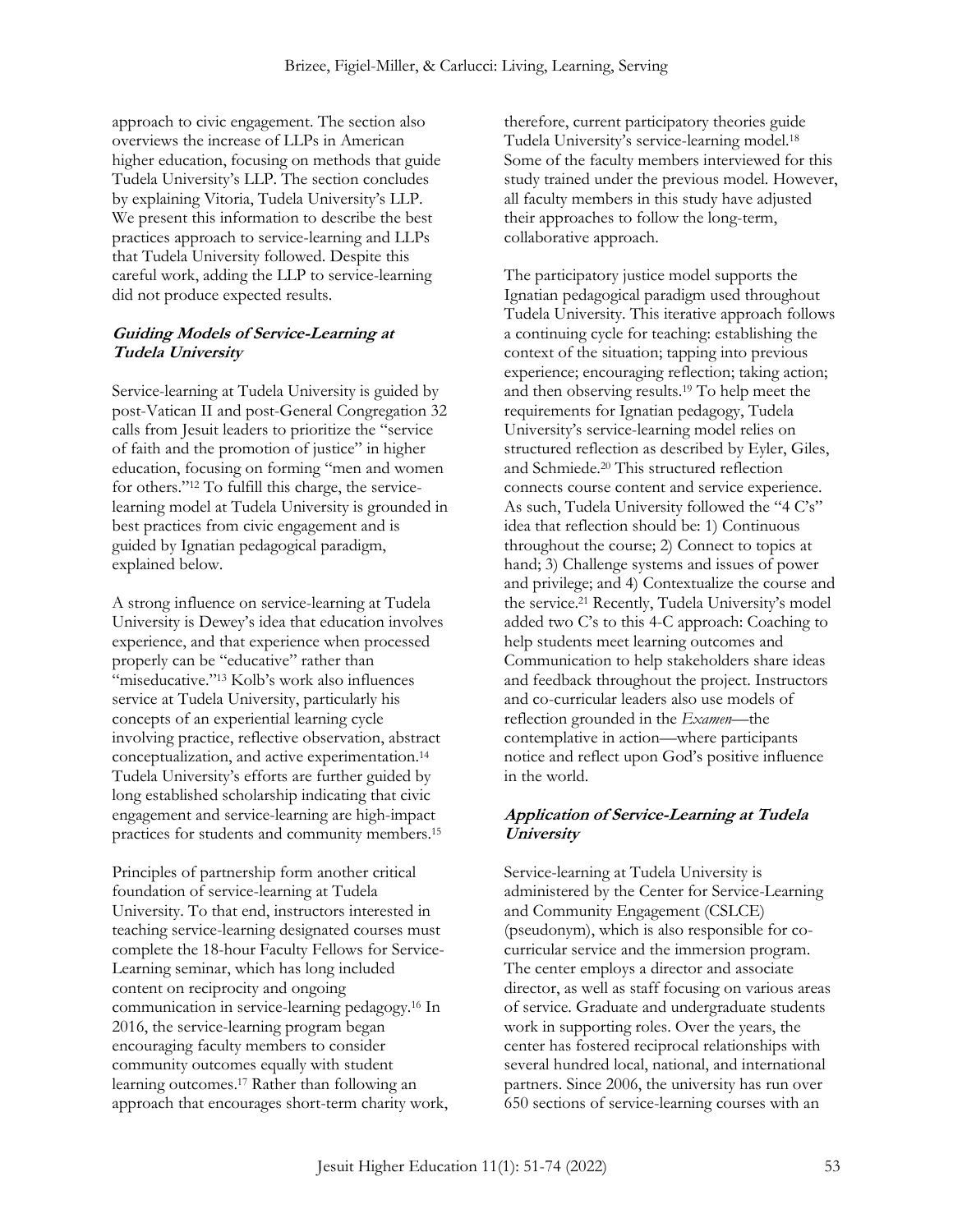average of 580 students enrolled each semester. On average, about 260 of these students have participated in the service activities in these courses. Each semester, the CSLCE coordinates 25-30 service-learning designated sections, most of which are offered as service optional rather than service mandatory courses where students choose whether they will participate in service. In most semesters, an average of 18 faculty members from 24 departments run service-learning designated courses.<sup>22</sup>

Service-learning designated courses must demonstrate a mutually beneficial partnership model, including a minimum of 20 hours of student service per term. Service-learning designated courses must also contain student preparation, which may include an hour-long session led by CSLCE student interns. Often, these sessions are augmented by instructor-based preparation on the background of community partners and information on local social issues. Syllabi are designated service-learning after review by service-learning staff at the center. Servicelearning at Tudela University has been very successful, and the institution perennially ranks as a top community service university in the United States. In 2010, Tudela University was designated a Carnegie Classified Engaged Campus and was re-designated in 2020.<sup>23</sup>

For over a decade, the center has assessed student impressions of their service-learning experiences by conducting an end-of-term survey completed both by students who participated in the service aspects of the course and their classmates who chose a different track within the course. The survey is intended as feedback for instructors as well as for the service-learning program. The survey collects data on 12 learning outcomes drawn from service-learning scholarship:

- 1. Provide students with first-hand experience of active citizenship
- 2. Increase student sense of social responsibility
- 3. Increase student understanding of the Jesuit value of "men and women for and with others"
- 4. Provide students with skills that they can use in their future careers
- 5. Help students to reflect on their faith and/or spirituality
- 6. Help students to think about some ideas or points of view that they had not previously considered
- 7. Enhance student ability to think reflectively
- 8. Help students improve communication skills
- 9. Help students improve problemsolving skills
- 10. Help students improve critical thinking skills
- 11. Increase student awareness of society and cultures beyond campus
- 12. Help students think about their life goals differently

#### **The Rise of Living-Learning Programs in American Higher Education**

Living-learning programs have a long and diverse history in higher education, beginning in 1927 with Alexander Meiklejohn's Experimental College at the University of Wisconsin.<sup>24</sup> The goal of these LLPs was to "create an academic community addressing interdisciplinary issues."<sup>25</sup> Brower and Inkelas noted that LLPs today are often "residential housing programs that incorporate academically based themes and build community through common learning."<sup>26</sup> Some LLP themes include "civic and social leadership [...] fine and creative arts [...] first-year transition communities [...] and women's communities."<sup>27</sup> Since the 1960s, LLPs have been adopted at a variety of institutions, though as Brower and Inkelas asserted, "Sometimes ... without much evidence of their effectiveness."<sup>28</sup> This lack of evidence was another reason we wanted to study the outcomes of merging an LLP with servicelearning at our institution.

Based on their work with the National Study of Living Learning Programs (NSLLP), Brower and Inkelas found that learning outcomes from LLPs include critical thinking, transfer of knowledge from one class to another, increased engagement with civic activities (including service-learning), and easier transition to college life.<sup>29</sup> Other positive results from LLPs include increased recruitment and retention.<sup>30</sup> Brower and Inkelas found that LLP approaches that produce positive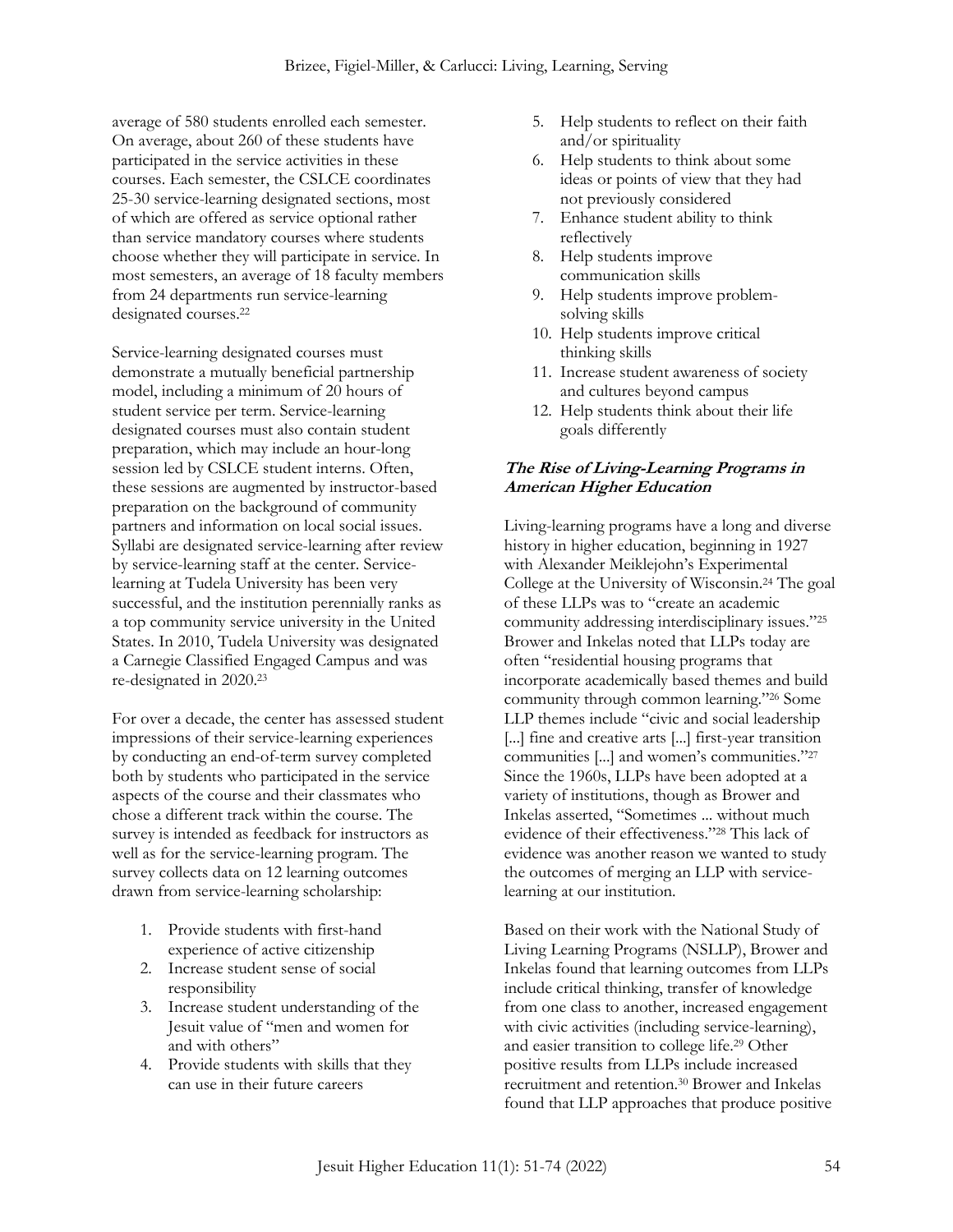outcomes include the following similarities: Grouping students together with their peers; fostering academic, vocational, social, and cultural discussions with their peers; including courserelated faculty interaction; and using residence halls that were academically and socially supportive.<sup>31</sup> In a study focusing on the influences on student vocation, Soldner, Rowan-Kenyon, Inkelas, et al., found that

[Some] ...L/L programs appear to offer at least some benefit. Consistent with our initial hypotheses, L/L programs, compared to traditional residence halls (and presumably off-campus residences), have the capacity to enhance the quality of students' peer and faculty interactions and deepen their sense of social support, which in turn influence factors which bear directly upon vocational choice.<sup>32</sup>

And when assessing the outcomes of livinglearning communities on first-year engineering students, Flynn, Everett, and Whittinghill found that engineering students felt a stronger sense of community, more robust peer relationships, and more extensive extra-curricular connection when part of an engineering LLP.<sup>33</sup> Research and experience show that LLPs can foster positive outcomes.

#### **Vitoria: The Living-Learning Program at Tudela University**

Tudela University developed Vitoria under the guidance of the high-impact practices outlined above. Vitoria development was also guided by scholarship on student needs in academic and personal growth.<sup>34</sup> To coordinate the new LLP, Tudela University established the Vitoria office, which is led by a faculty co-director, a student development co-director, an associate director, and a student success specialist. Assisting the office is a large cadre of student leaders, Tudela University staff members, and members of the faculty. The office coordinates activities on and off campus and ensures that the LLP is integrated into Tudela University life. Vitoria's learning outcomes include the following:

- Jesuit mission and values
	- Develop habits of discernment and reflection in the Ignatian tradition
	- o Explore and articulate values and principles involved in personal decision-making
- Critical understanding
	- o Develop habits of reading, writing, and intellectual conversation that support academic excellence and engagement
	- o Demonstrate increased knowledge and use of campus resources that aid critical thinking
- Connections to Tudela University community
	- o Establish healthy, mutually beneficial, and respectful relationships with others including faculty, administrators, staff and peers
	- o Demonstrate a sense of belonging to the community at Tudela University, both in and out of the classroom
- Integrated learning
	- o Integrate multiple sources of knowledge gained through various disciplinary lenses, texts, instruction, out of class experiences, and personal reflection to offer a perspective on the interdisciplinary theme of the community<sup>35</sup>

Vitoria was piloted in 2012 in Tudela University's honors program as part of the university's strategic plan to create a new LLP for first-year students. The program was intended to create a distinctive identity for Tudela University by developing an infrastructure for students to engage with peers, instructors, administrators, and resources of the university, as well as the local community. Vitoria continued to expand over four years, and by fall 2015, all first-year students were participating. In spring 2017, the most recent year a full account of participation was available for our research, a total of 1,018 students had participated.36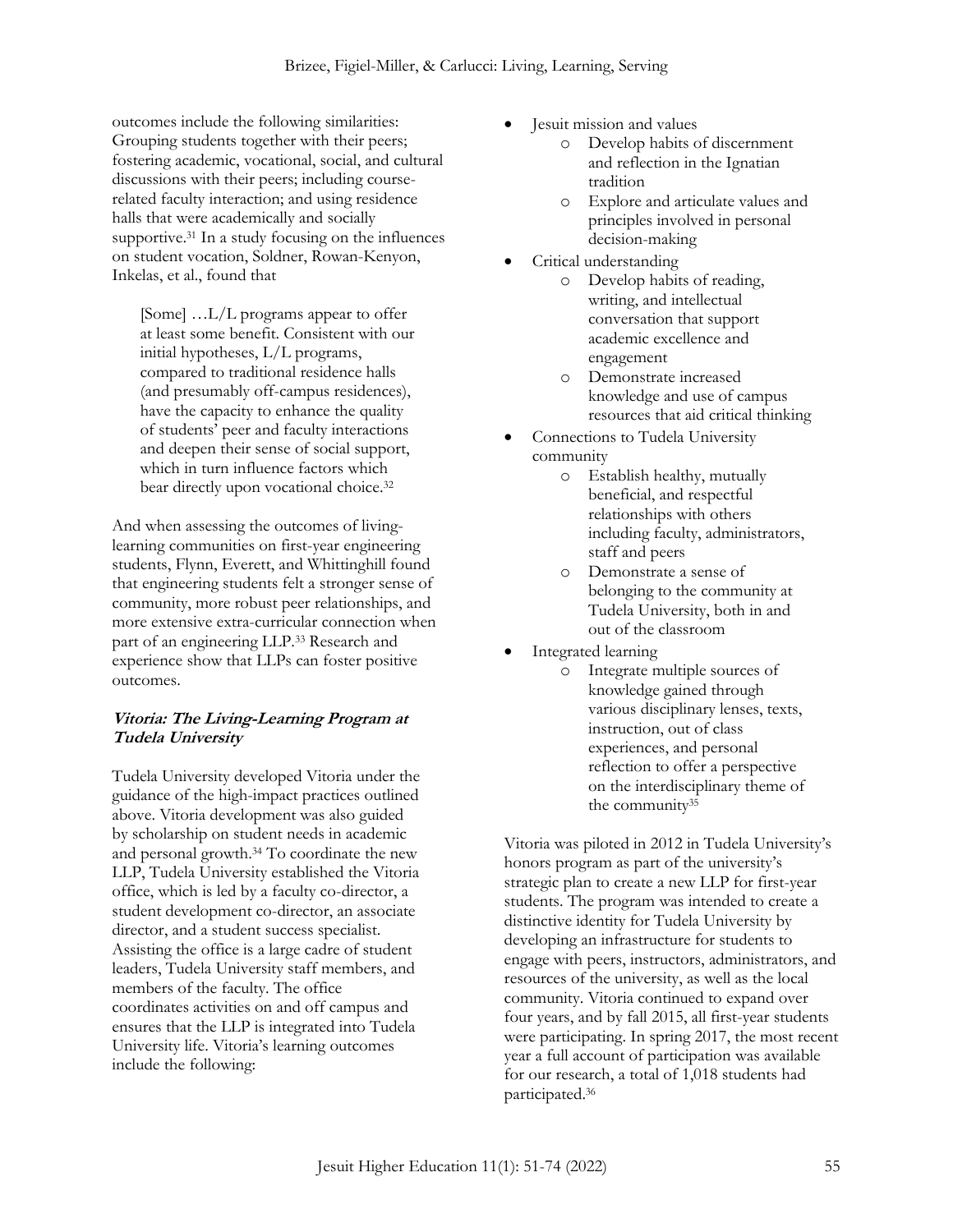Vitoria's structure allows students to engage with peers in conversations and activities related to academics, vocations, and society. Course-related faculty interaction takes place in class as well as in one-hour weekly enrichment sessions, which address a broad range of topics supporting the program's outcomes: time management, careers, campus housing, and visits to local communities. Residence halls match the four Vitoria themes: The Dreamer, Belonging, Telling Our Stories, and Local-Global. Students live in the hall aligned with the theme they have chosen to explore. Student groups are organized into cohorts of 16; these cohorts are enrolled in two university core courses, one in the fall term and one in the spring term, that constitute their Vitoria coursework. Courses are taught by two different instructors from different disciplines, encouraging crossdisciplinary learning. Faculty members teaching the linked courses serve as students' core advisors and are encouraged to collaborate to create continuity across the year. The student cohort is also assigned a student leader and a staff mentor.

#### **Research Methods**

To answer our research questions about student and faculty member impressions of the combined LLP-service-learning model, we used a mixedmethods approach. Our approach included analyzing pre-existing end-of-term service-learning student survey data and conducting semistructured interviews with service-learning instructors participating in Vitoria. The surveys were a largely untapped source of data on student experiences in these courses, and we believed that supplementing survey data with faculty interviews would provide a robust approach to answering our research questions and yield the most actionable data.

#### **Service-Learning Student Surveys**

Since all students enrolled in service-learning courses are invited to complete the online servicelearning survey, whether they participate in the service activities or not, we did not have to recruit or reimburse student participants. We used service-learning student surveys completed during the semester that our interviewees were teaching their Vitoria courses using service-learning. The

survey asked students to consider their experience in a service-learning class, including the structure and preparation for service-learning offered by the professor, the experience with the community partner, and the student's own learning outcomes. Respondents who were enrolled in the servicelearning courses but did not participate in service were also asked to consider their learning outcomes (the 12 learning aims outlined in the Application of Service-Learning at Tudela University section above), but they were not asked about professor preparation for service-learning or experience with the community partner. (See the Appendix for specific survey questions).

Out of 553 students surveyed, 297 ( $N = 297$ ) responded, a response rate of 53.7%, which is considered excellent within the survey research community. To complete our study, we compared responses among four models, all from first-year students in service-learning courses: 1) No Vitoria/No service participation ( $n = 92$ ). The survey pool included these students because the service-learning survey is sent to all students in service-learning courses. There were some courses that were designated as service learning but did not participate in Vitoria. We included students from these other models as a control group. 2) No Vitoria/Service participation ( $n = 95$ ); 3) Vitoria/No service participation ( $n = 46$ ); 4) Vitoria/Service participation (true hybrid model)  $(n = 63)$ . We labeled the Vitoria/Service participation category the true hybrid model because the students in this group participated in both Vitoria and service-learning projects. To code and analyze survey data, Carlucci used SPSS and conducted a one-way ANOVA. Carlucci also conducted a non-parametric test given that the data were skewed. The non-parametric test and the one-way ANOVA revealed the same results.

## **Instructor Interviews**

In spring 2016, we recruited six  $(N = 6)$  servicelearning instructors who were participating in Vitoria to complete the semi-structured interviews. We reviewed the list of faculty members who were using service-learning and participating in Vitoria; we then contacted them via email. All six faculty members who were using service-learning and Vitoria together agreed to participate. All participants were white, between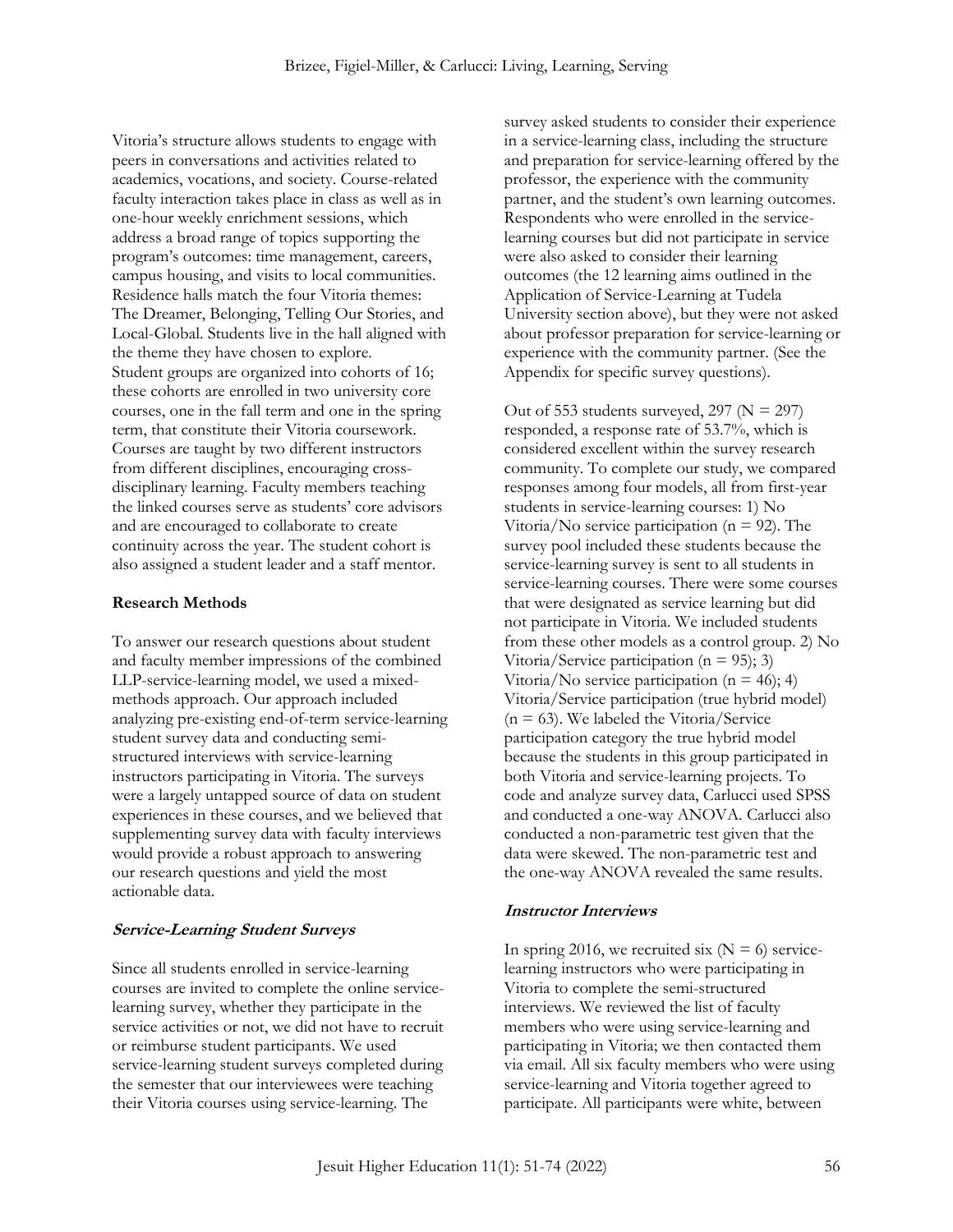| <b>Ouestion</b>                                               | <b>Number of Participants</b> |
|---------------------------------------------------------------|-------------------------------|
| Taught in previous first-year experience program              |                               |
| Taught using service-learning as primary pedagogical approach |                               |
| Taught eight or more service-learning courses                 |                               |
| Taught four to eight service-learning courses                 |                               |
| Had not taught using service-learning before                  |                               |

Table **1**. Participant Teaching Experience.

the ages of 40 and 60, and taught in the Humanities. Five participants identified as female, and one identified as male. Table 1 contains participants' teaching experience data that we collected.

The one-hour interviews took place in an office in the CSLCE, and we reimbursed interview participants with thumb drives. To develop our interview questions, we followed many of the student survey questions but modified them to collect data from the instructors' perspectives. We asked questions about the history and context of the instructors, their courses, pedagogical approaches, and community partners. We also asked questions about instructors' motivations, their call to teach service-learning, and their desire to combine that approach with the LLP. We asked instructors about their impressions of outcomes based on their course learning aims, the learning aims of service-learning at Tudela University, and the learning aims of Vitoria. Lastly, we asked instructors about the outcomes of combining service-learning with Vitoria. (See the Appendix for specific interview questions).

To code and analyze interview transcripts, we used grounded theory as described by Strauss and Corbin.<sup>37</sup> We chose grounded theory so that participants' ideas could emerge from the data rather than researchers imposing preconceived concepts onto the data. Therefore, grounded theory provided a model of analyzing participant feedback that aligned with critical research practices.<sup>38</sup> While researchers have used this model of grounded theory for decades, Babcock recently noted the usefulness of this postpositivist approach to coding and analyzing data.<sup>39</sup> Babcock also stated that "while a GT researcher will not include a literature review after the report's

introduction (where it is expected), the researcher will refer to relevant literature in the discussion, comparing and contrasting findings."<sup>40</sup> For this article, we provide a literature review of the guiding principles of service-learning at Tudela University and the background and guiding principles of LLPs, but we do not provide a literature review of our grounded theory to avoid biasing our coding and for reasons outlined by Babcock.<sup>41</sup> We compare and contrast our findings with similar scholarship in our discussion section.<sup>42</sup>

We paid a professional transcriptionist to transcribe the audio-recorded interviews. To complete the coding and analyzing of data, Brizee and Figiel-Miller reviewed the interview data by reading the transcripts in multiple passes using open coding. We kept separate memos and then met to compare them and ensure trustworthiness. Once we had developed the codes, we listed them in a code book which we used consistently throughout the coding process. For this process, we used Excel. Next, we completed axial coding where we identified similar tendencies in the codes. Following Driscoll, we used the micro to macro model of analysis and used participant responses to form categories and subcategories.<sup>43</sup> We then used these categories and subcategories to develop participants' concepts of terms like "pedagogical goals," "personal goals," and "learning outcomes." Based on our analysis of the concepts and categories and subcategories, we developed themes, a core category, and attendant theories that matched the dataset. (See the Appendix for our coding scheme).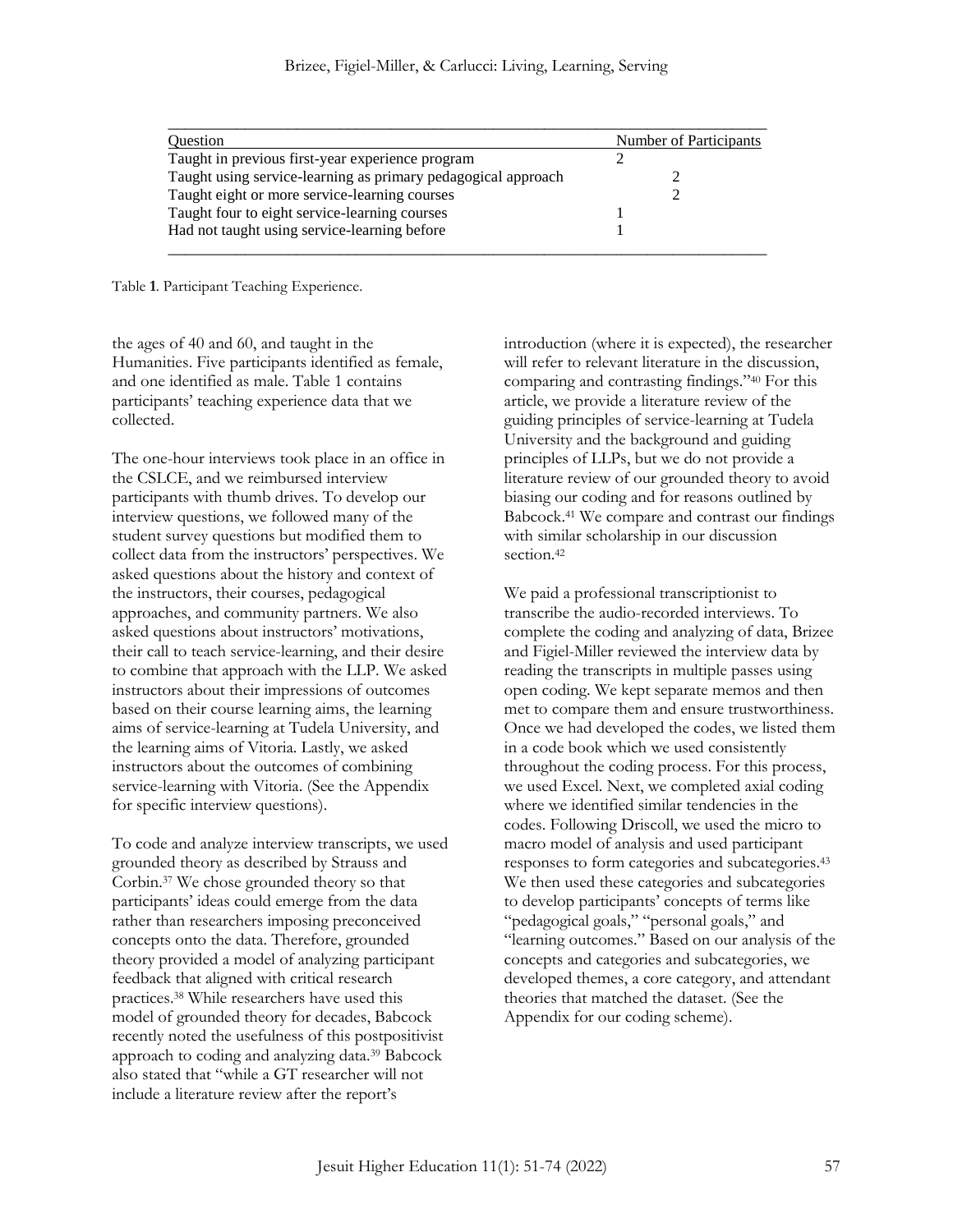#### **Findings**

Findings from our study revealed that students' assessments of their learning in all four pedagogical models were positive and similar but that responses from students in the true hybrid model (Vitoria/Service participation) were the lowest. However, student's assessments of the true hybrid model were not substantially lower than the other models. We also found that instructors had a positive response overall, but that some of them had mixed and even negative experiences regarding certain areas of the true hybrid model. The mixed and negative interview results help explain the student survey results, whereas the positive interview responses contradicted student experiences in the true hybrid courses. The core category that emerged, therefore, is that combining service-learning with an LLP in this programmatic case study rendered mixed results where some students' impressions were very different than those of instructors. The following sections detail our findings.

#### **Service-Learning Student Surveys**

For each question, respondents had the option to answer using a "not at all," "only a little," "some," and "a great deal" scale. To use the one-way ANOVA, Carlucci converted the response labels numerically on a scale from 0 to 3, with 0 being the lowest score and 3 being the highest. As noted above, respondents participated in one of four types of models: students who were not enrolled in the LLP and did not participate in service aspects of the course (No LLP/No service); students who were not in the LLP and did participate in service aspects of the course (No LLP/Service); students who were in the LLP and did not participate in service aspects of the course (LLP/No service); and students who were in the LLP and participated in service aspects of the course (LLP/Service "true hybrid model"). See table 2 for means and standard deviations for the 12 outcome questions for each pedagogical model. A total sum score was calculated for each respondent using their responses to the 12 outcome questions. The current study weighed each of the outcome questions equally, though a case could be made for weighing certain outcome

questions more heavily depending on institutional mission. Because weighing outcome questions differently is a subjective decision, we opted to keep them equal here. However, future analyses could look at different weighing schemes, depending on inter- and intra-institutional goals. This composite score, on a scale of 0 to 36 with 0 being the lowest and 36 being the highest, was used as the dependent variable in subsequent analyses. The means among the four models ranged from 22.30 to 26.39, indicating that all four models performed similarly in terms of servicelearning outcomes. See table 1 for descriptive statistics.

A one-way ANOVA was chosen to test whether there were any differences among the four models to the 12 questions respondents answered. Also, the one-way ANOVA was chosen because we had more than two comparison groups and a continuous dependent variable. The one-way ANOVA is also robust in models where data are skewed (as they were here). A non-parametric test was conducted and revealed the same results as the one-way ANOVA. Thus, we present the results of the one-way ANOVA for clarity. The one-way ANOVA revealed differences between groups,  $F = 3.380$ ,  $p < .05$ ,  $\eta$ 2 = .03. Post hoc comparisons using the Tukey HSD test indicated differences between the living-learning program/service participation (LLP/Service) (M  $= 22.30$ , SD  $= 8.78$ ) and the no living-learning program/no service participation (No LLP/No service) ( $M = 26.10$ ,  $SD = 8.87$ ), as well as the no living-learning program/service participation (No LLP/Service) ( $M = 26.39$ , SD 7.68) but not the living-learning program/no service participation  $(LLP/No$  service) (M = 24.89, SD = 9.30). See figure 1 and table 3.

As seen in figure 1 and table 3, the true hybrid model scored the lowest of all models in helping students achieve the 12 service-learning outcomes. Importantly, the effect size measure indicated a small difference between models (.03).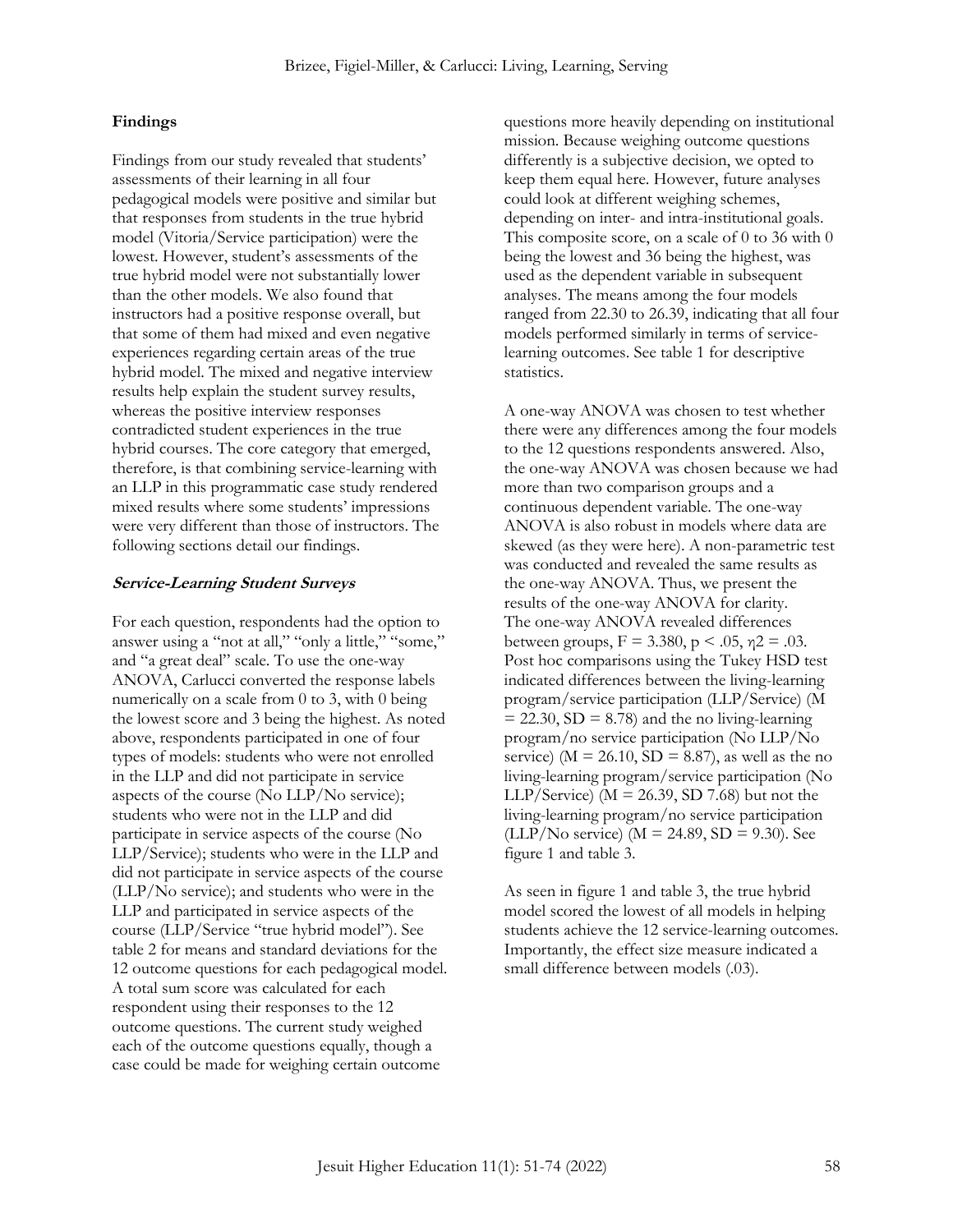| Comunion              |             |                |                |                  |
|-----------------------|-------------|----------------|----------------|------------------|
| Question              | No LLP/No   | No LLP/Service | LLP/No service | LLP/Service true |
|                       | service     |                |                | hybrid           |
| Active citizenship    | 2.13(.99)   | 1.91(1.14)     | 1.68(1.14)     | 1.43(1.10)       |
| Social responsibility | 2.32(.85)   | 2.33(.84)      | 2.30(.89)      | 1.92(0.99)       |
| For and with others   | 2.25(.95)   | 2.25(.91)      | 2.02(0.93)     | 1.90(1.03)       |
| Future career         | 2.27(0.91)  | 2.34(.83)      | 1.96(0.99)     | 1.90(0.93)       |
| Faith/spirituality    | 1.60(1.13)  | 1.66(1.14)     | 1.80(1.09)     | 1.59(1.08)       |
| Points of view        | 2.43(0.80)  | 2.48(.70)      | 2.43(0.81)     | 2.27(.81)        |
| Reflectively          | 2.31(0.79)  | 2.36(.76)      | 2.33(.82)      | 2.13(0.81)       |
| Communication         | 2.22(.86)   | 2.24(0.90)     | 2.09(0.98)     | 1.90(.95)        |
| Problem-solving       | 2.06(0.99)  | 1.99(0.91)     | 1.85(1.03)     | 1.62(.97)        |
| Critical thinking     | 2.17(0.93)  | 2.14(0.90)     | 2.15(.92)      | 1.83(.91)        |
| Awareness             | 2.41(0.98)  | 2.59(.69)      | 2.24(.95)      | 2.19(0.88)       |
| Life goals            | 1.91 (1.11) | 2.11(1.01)     | 2.04(0.97)     | 1.62(1.08)       |

Means and Standard Deviations for 12 Outcome Variables by Pedagogical Condition

Table **2.** Means and Standard Deviations for 12 Outcomes Variables by Pedagogical Condition.

#### **Instructor Interviews**

All instructors we interviewed stated that combining Vitoria with service-learning was a positive experience overall. However, some interviewees noted that combining Vitoria with service-learning was time- and labor-intensive and that it hindered students' ability to learn course material. The instructors who liked using the true hybrid model *really* liked using it. The instructors

who had mixed or negative impressions were less enthusiastic about the true hybrid model, though all instructors said they would try to keep using the model to improve it. The most common categories that emerged from the interviews are presented below in descending order from more to less prevalent and explained with representative examples. (Please note that we provide representative examples in the interest of article length. Contact Brizee for more examples from



Figure **1**. Means on Composite Score for Each Condition Type.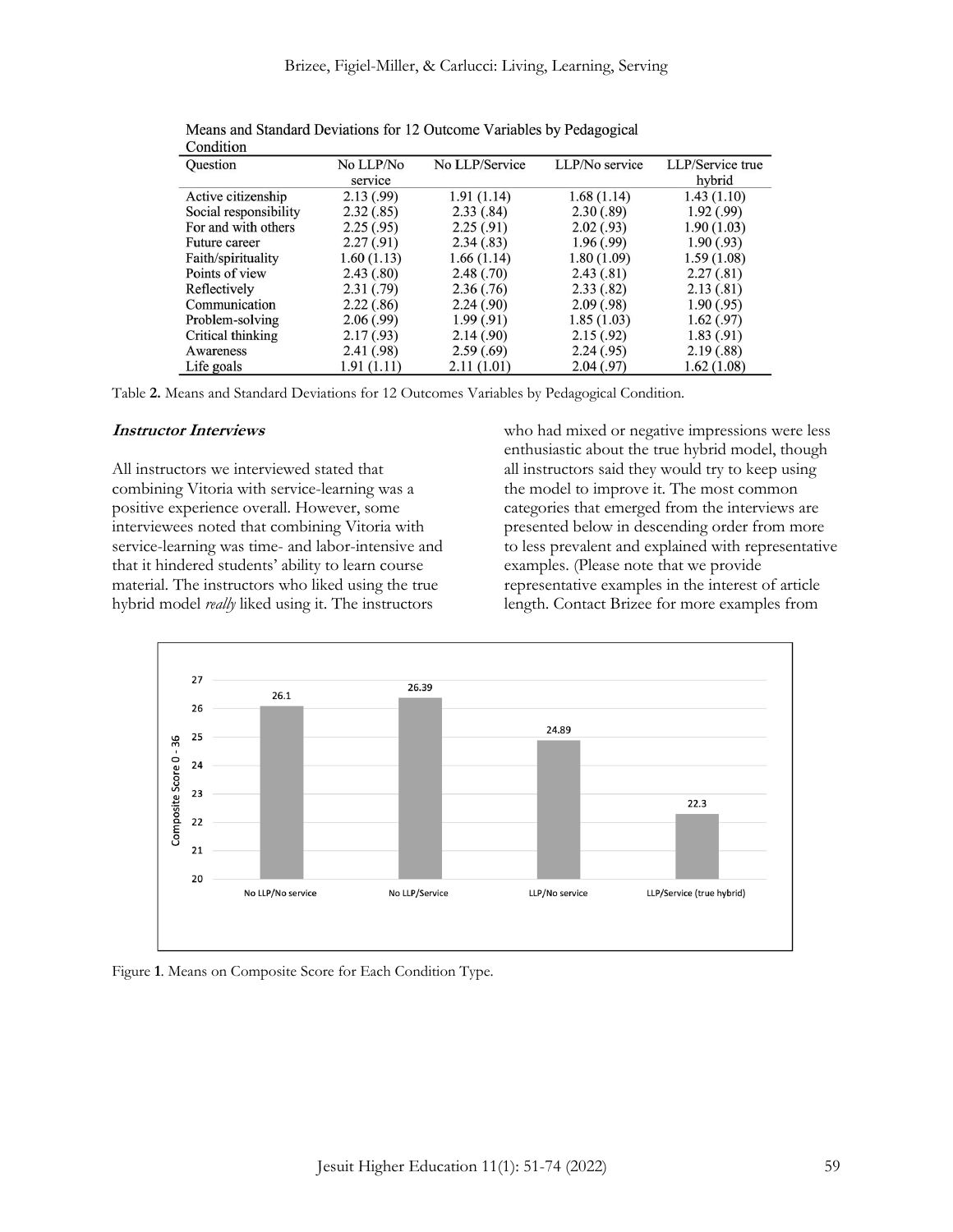| <b>Condition Type</b> | N   | M    | SD  |
|-----------------------|-----|------|-----|
| No LLP/No service     | 92  | 26.1 | 8.9 |
| No LLP/Service        | 95  | 26.4 | 77  |
| LLP/No service        | 46  | 24.9 | 9.3 |
| LLP/Service hybrid    | 63  | 22.3 | 8.8 |
| Total                 | 297 | 25.2 | 8.7 |

Descriptive Statistics for Composite Scores Across Each **Condition Type** 

Table **3**. Descriptive Statistics for Composite Scores Across Each Condition Type.

our raw data). Categories fall into three areas: Positive responses in practice and pedagogy, increased relationship building, and mixed and negative responses. Each category contains subcategories.

#### **Positive responses in practice and pedagogy**

The first and most common category that emerged from interview data was that combining Vitoria with service-learning was a positive experience in both practice and pedagogy for students and instructors. Overwhelmingly, interviewees felt that this combination generated practical experiences for students, which in turn, helped them grow personally. Alex (all names are pseudonyms), who teaches African history, noted that "[Vitoria] works well with my servicelearning, where my students work with African and Middle Eastern and South Asian refugees [...] they observe a lot about American inequalities in education." Alex went on to state:

Vitoria also wants to get people engaged in the community and see East Coast City, so I thought, what better way to do it on a regular basis than service-learning? So it was more starting with the servicelearning and thinking, huh, how can that enhance what Vitoria is doing? As opposed to I'm doing Vitoria, let me add in service-learning.

The first subcategory that emerged was that all interviewees believed students' "transformational experiences" seemed more impactful than students' "educational experiences." This subcategory aligns with scholarship in servicelearning where students and community members who collaborate report having two types of impressions: transformational and educational. Transformational experiences include the following: personal, emotional, and psychological. Educational experiences include an increase in information, which includes course content and community awareness.<sup>44</sup> Participants revealed that they value their transformational experience more than the educational experiences. For instance, Alex said, "The students get so excited about [the project] and become much more interested in the course material because they're meeting people from these parts of the world [that they are studying]." Another instructor, Sarah, who teaches sociology and partners with a local comprehensive care center for immigrants, stated:

[The project] definitely got [students] out of their bubble, helped them to really interact with populations they never interacted with … I think some of them who worked at the Grace Resettlement Center were struck by the fact that they were working with people their own age.

Some instructors even noted the long-term impact of the Vitoria-service-learning pairing had on their students. Alex explained:

I think almost all of them are still doing service-learning, and some, I've learned, who weren't doing it in the fall are now doing it in the spring … and they pulled in some people who hadn't been doing it in the fall.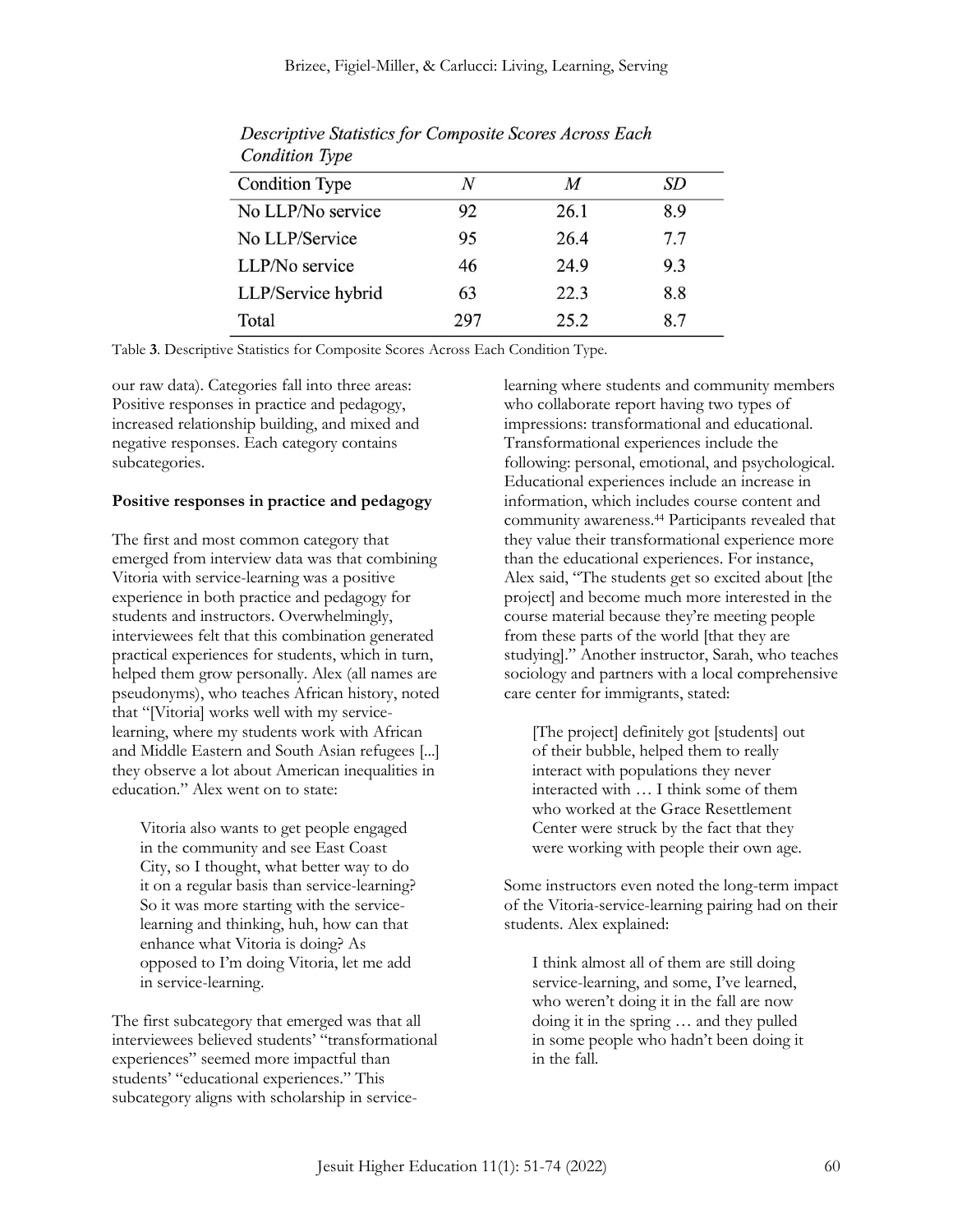One instructor who teaches philosophy, Dana, noticed how students matured into more compassionate adults when working with at-risk children at the Whitechapel Public Charter Elementary School:

Students can learn so much by being around children. They can learn a lot about themselves, a lot about their capabilities, their own talents, what is important, they can also look to children and think, "Well you're the next generation, what can I impart upon you?"

The second subcategory that arose from the data was that the majority of instructors believed combining Vitoria with service-learning helped students achieve learning aims. For instance, Alex said, "I do find that having service-learning as a tool will elicit discussion far more than any of the readings." Another instructor, Pat, who teaches writing and works with the Sunrise Learning Center, noticed positive results in students studying education:

I think that obviously for the education majors, it's wonderful; they're in a classroom [...] and they can learn about what it's like to be in a classroom […] understanding how to be flexible, which they have to learn how to do [...] switching your writing from genre to genre is important on the job.

Pat continued by stating that Vitoria and servicelearning "go perfectly together [...] critical thinking and discernment [...] it all fits [...] so the results are that I'm teaching students how to write well, and that the Vitoria and the service-learning just give me a lens through which to do that."

The third subcategory that emerged from the data was the positive impact on instructors' transformational and educational experiences. Alex noted that "It's just been a dream and really what's kept me at Tudela University. I mean, CSLCE, service-learning really rejuvenated me and my courses." Dana stated,

[Vitoria and service-learning] really crosses over, a lot, and that's why I am forever indebted to the Vitoria program for letting me be a part of it, quite honestly. I'm the beneficiary of being in this, because I get so much face time with my students, it's incredible.

#### **Increased relationship building**

The second category that emerged from our data was that the program increased relationship building which positively influenced outcomes when using the hybrid model. Instructors noted the following reasons for wanting to combine Vitoria with their service-learning courses: small class size, increased facetime with students, monetary support for course activities, common missions between Vitoria and service-learning, and course releases for service-learning. For example, instructors teaching non-Vitoria courses in philosophy, theology, and history usually had 20- 25 students in each section. By teaching in Vitoria, instructors' per-section enrollment dropped to 16, which many of them said fostered closer bonding. Pat thought that learning outcomes improved due to Vitoria's design:

What Vitoria can do which is really cool is that it connects the students, for the most part. Like, in most of the Vitoria classes I've had, the students have a really tight connection, which makes them more willing to discuss in class and makes them more willing to be honest and to maybe go out on a limb.

Reasons for positive outcomes also included increased time with students in the enrichment hours to complete service projects, monetary support for class outings and activities, overlapping goals of Vitoria and service-learning, and logistical support from Vitoria student leaders and staff members. Ray, who worked with Smith Street Recreation Center and Redbrook Elementary School, stated,

I think [students] also developed very strong, respectful always, good relationships with my staff [member Vitoria] pairing [...] who has saved my life—I want that on tape—more times than I care to admit in public. And also the Tudela Nextgen [student leader] […] it was really a nice collection of folks.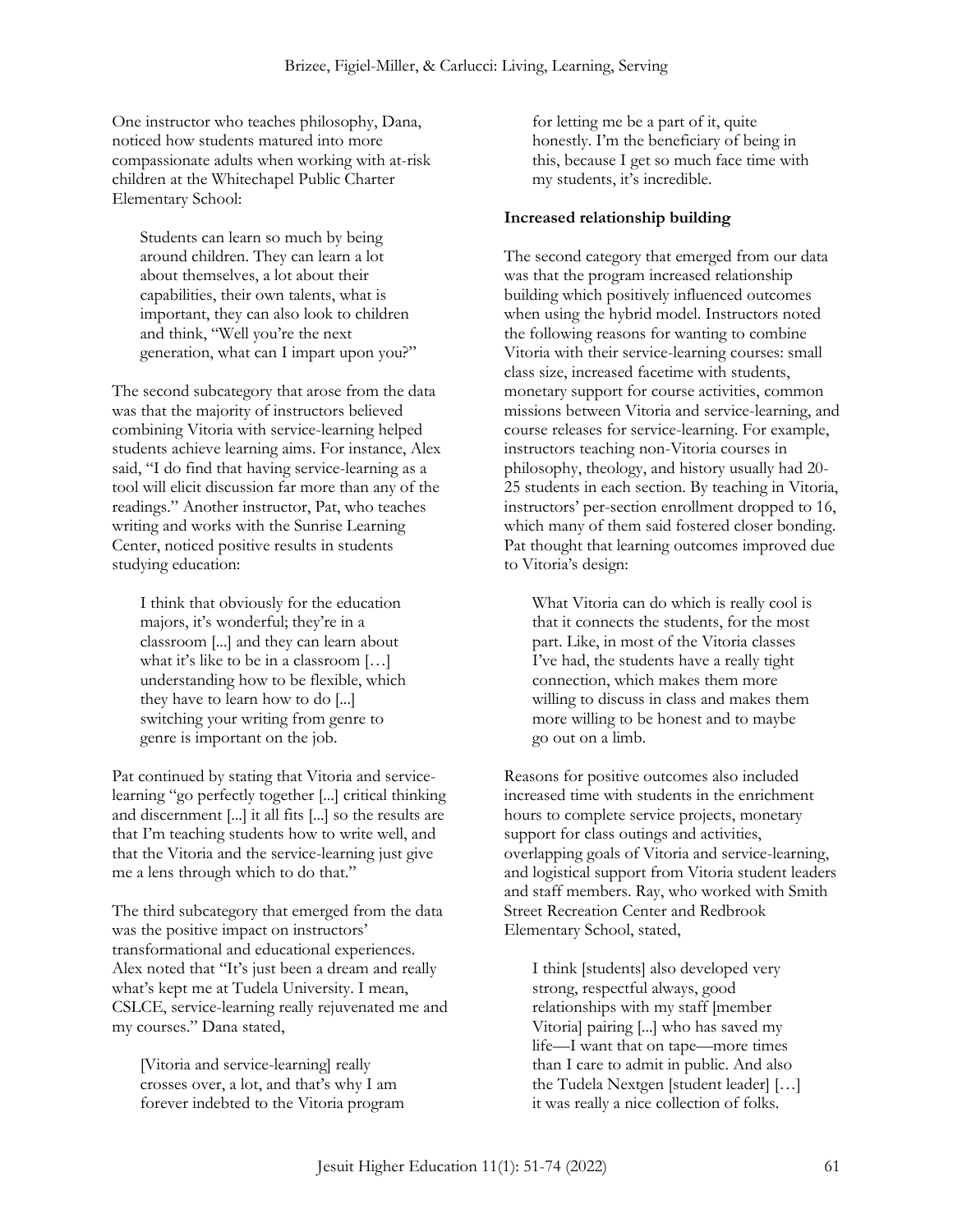The subcategory that emerged here was a strong motivating factor for participating in Vitoria and service-learning: the smaller course cap and the teaching reduction policy. Until 2018, instructors earned a course release once they recorded 48 students had completed service-learning. Instructors teaching the true hybrid courses were able to double-dip into these incentives; they had fewer students and a course release. Ray said, "Vitoria helped a little, but 80 students, I had all these different dates in my mind, and different programs, approaches." The instructors made it clear that without the course releases and fewer students, combining the LLP and service-learning would not have been possible.

#### **Mixed and negative categories**

While most interview responses were positive, some answers were mixed and even negative; this was the third category that emerged. The first subcategory here was logistics. Some instructors, especially those new to Vitoria and servicelearning optional courses, were overwhelmed with the time and labor it took to combine these highimpact models, as Ray noted:

I think the most challenging part for me was simply balancing the fact that it was service-learning optional. I think if it was service-learning mandatory […] I wouldn't be balancing all these different [assignment due] dates in my head and all these different logistics [for two sets of activities and projects] that I somehow have to keep straight.

The second subcategory here was pedagogy. Some participants believed that several students' learning outcomes were negatively impacted because course material was cut to make room for Vitoria and service-learning. Alex saw students struggling but did not want to remove assignments: "Omitting one of the two formal papers is going to hinder their ability to become more eloquent, succinct, articulate, thoughtful writers [...] writing reflections is not the same as writing formal essays." Suzanne, who teaches philosophy, also found it challenging to fit everything in the term: "It's cramming a lot into a short period of time [...] and there's a lot of just teaching about what philosophy is that has to go in there [...] so adding

all of this stuff in makes for a very cramped semester." However, some instructors had the impression that the Vitoria/service-learning model coddled students. Suzanne stated: "[Vitoria/service-learning is] leading them too much by the hand [...] showing them more than letting them discover for themselves." Two other interviewees echoed this position.

The third subcategory involved class dynamics. Some participants stated that the smaller class size of the LLP influenced the dynamics of a class: in a 16-person class, even one student can impact the learning dynamic. Two interviewees noted that their classes were negatively influenced by a small group of disengaged students. Despite these shortcomings, participants who noticed limitations said they would continue the hybrid model, albeit with revisions, because of the positive outcomes. Ray concluded the interview by stating "I still think that, on balance, it was worth doing."

#### **Discussion**

We return to our research questions for this discussion section: What were student impressions of their learning from the true hybrid model? What were instructor impressions of the true hybrid model as a pedagogical strategy? Our hypothesis was that students and faculty members participating in the LLP and service-learning would lead to better outcomes. Our findings did not validate our hypothesis.

#### **Survey: Students Impressions**

The student survey revealed similar results in selfassessment of learning outcomes across the four pedagogical models with means between 22.3 and 26.4 (from a 0 to 36 scale). However, we did find differences when combining Vitoria with servicelearning. This true hybrid model generated relatively lower responses in all 12 service-learning outcome areas. It is important to note that the differences between the true hybrid model and the other three pedagogical models were small and should be interpreted with caution. Also, the survey responses were fairly positive; the lower score from the true hybrid model was the surprising result.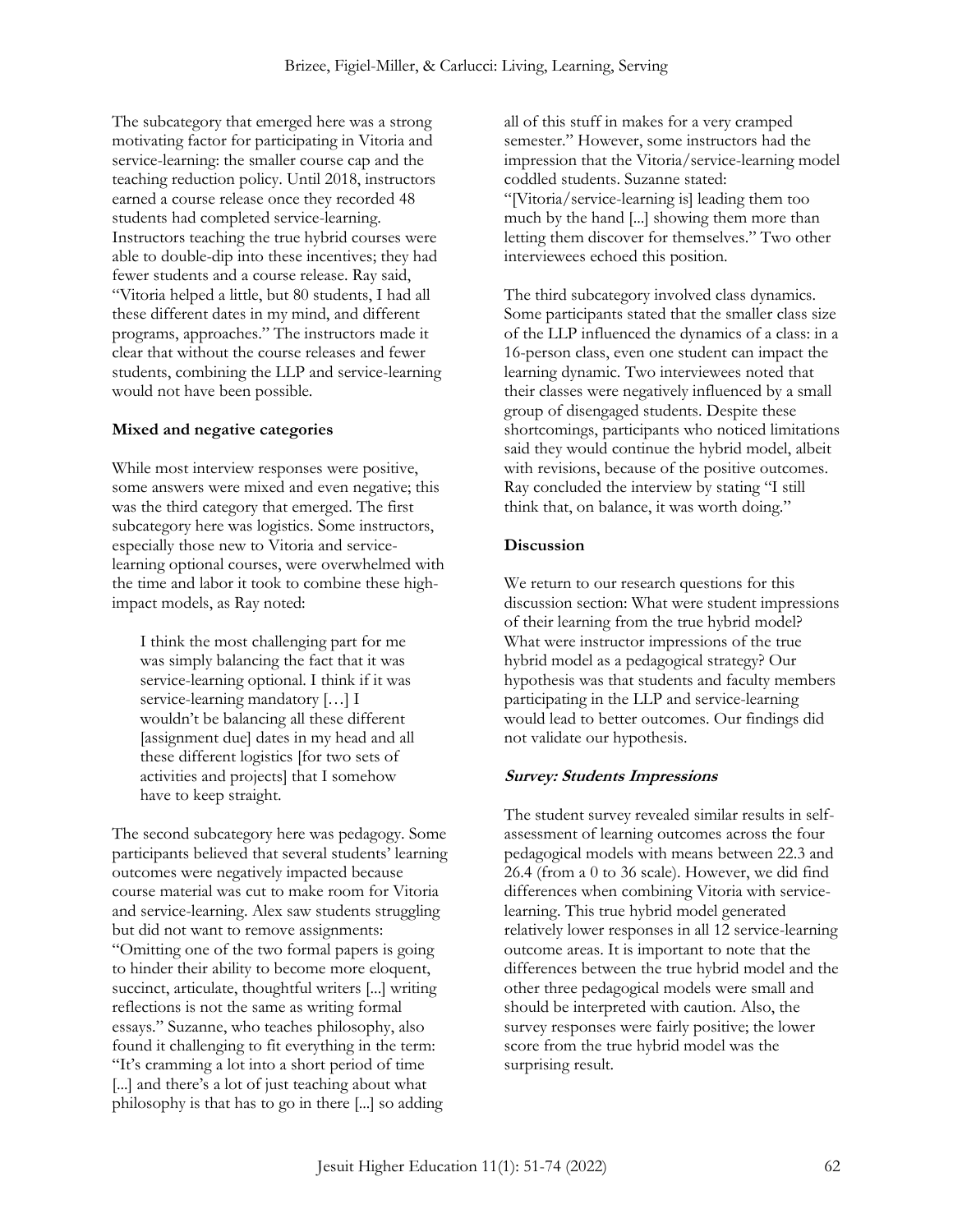When looking at student responses to specific questions and considering the feedback from instructors, it seems as if the workload of the true hybrid model may have been too much for most students. Moreover, students in the true hybrid model had lower response rates than their nontrue hybrid course peers in all of the other measured skills and experiences. Scholarship shows that these skills and experiences are normally improved by LLPs and servicelearning.<sup>45</sup> So why would students' responses be lower in these categories in our study? We posit that combining the two high-impact practices may have required too much from first-year students who may have already been at their limit with other courses and adjusting to college life.

#### **Interviews: Instructor Impressions**

From the instructors' perspective, combining Vitoria with service-learning generated positive impressions in both transformational and educational experiences, though the true hybrid model was not without logistical and workload challenges. Most instructors responded positively overall, but some provided mixed and even negative responses to certain aspects of the true hybrid model. Most instructors' impressions indicated that adding Tudela University's LLP to service-learning courses led to deeper personal connections among students, instructors, and community partners, as well as gains in personal growth for students. Many instructors also believed that adding Vitoria to service-learning fostered a deeper understanding of course material and achievement of learning aims. Important factors in these outcomes include experiential learning in a small class and institutional support through funding, student leaders, and staff partners.

Another contributing factor to instructors' perceived success of the Vitoria-service-learning classes was their high level of enthusiasm. With support from both CSLCE and Vitoria programs, instructors accomplished many of their personal goals and believed that they had achieved their pedagogical goals. Instructors' perceived success on projects they valued increased their enthusiasm, which from their perspective positively impacted students. Interviewees were generally positive about the combination, whereas students' impressions of the true hybrid experience contradicted instructors' impressions. Based on our findings, therefore, we conclude that instructors' impressions of success were likely influenced by the institutional support, smaller classes, and students' cohort relationships, as well as instructors' own enthusiasm for the true hybrid model.

These mixed findings underscore the importance of responses from interviewees who struggled with the extra work required for the true hybrid model. They stated that multiple schedules had to be coordinated, assignments cut, and out-ofclassroom work had to be completed, sometimes to the detriment of student learning outcomes and instructor work-life balance. Brower and Inkelas, Jacoby, and Bringle noted similar negative outcomes and challenges. <sup>46</sup>

One aspect of program design that seems to have been overlooked at Tudela University is workload for students struggling in subjects other than the hybrid course. Instructors who had mixed or negative responses said that their students might have been able to handle the true hybrid model were it not for other classes. Another detail that seems to have been overlooked is workload for instructors teaching four classes per term and the workload of instructors who had not previously participated in Vitoria or service-learning. Two interviewees who responded negatively had not used either model or a combination of the two. Based on these outcomes, we agree with Brower and Inkelas when they argue for establishing "comprehensive LLPs for which every program detail has been thought through."47

## **Comparison to Existent Scholarship**

Comparing the outcomes of our study to other scholarship on hybrid models yields interesting results. Most scholarship reported positive outcomes; however, some research findings show mixed results when analyzed closely. Jessup-Anger, Dowdy, and Janz found that the LLP at Marquette University, the Dorothy Day Social Justice Community, "was doing what it intended to do, namely providing students the opportunity to connect and make a difference in the Milwaukee community while developing a deeper understanding of social justice."<sup>48</sup> Mayhew and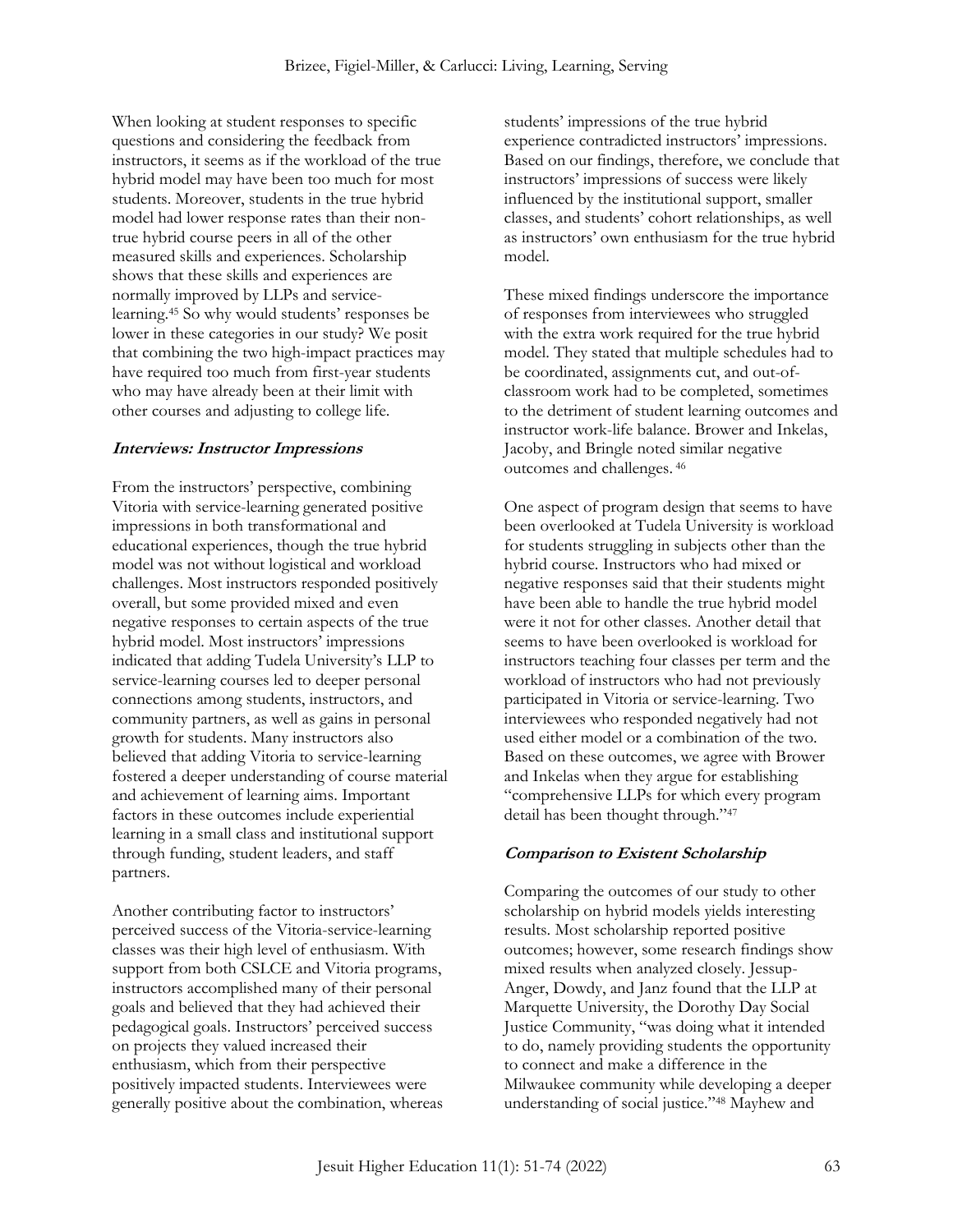Engberg concluded that "UNI [name of their program] success courses with service-learning emphases were effective in helping students make developmental gains in charitable responsibility."<sup>49</sup>

In addition, based on findings from their research, Finley and Staub asserted that "Although service learning alone showed positive results, service learning within learning communities demonstrated additional value…[they] tended to engage more frequently in civically oriented activities…[and] indicated higher degrees of civic mindedness and moral development than other first-year students."<sup>50</sup> Using the University of California-Berkeley Service-Learning Research and Development Center Survey (SLRDCS), H. E. Petracchi et al. also found that overall their service-learning "living-learning residents achieved a better understanding and appreciation for the broader urban community in which the University is located."<sup>51</sup> (The SLRDCS measures pretest/posttest domains of academics, career, self-efficacy, civic engagement, perceptions of city, and perceptions of service-learning.)<sup>52</sup> And Rowan-Kenyon, Soldner, and Inkelas concluded that,

By offering meaningful service-learning opportunities to ever wider segments of the campus community, faculty and staff may be able to achieve greater aggregate gains in sense of civic engagement than could be achieved through the use of L/L programs alone.<sup>53</sup>

Inkelas and Weisman suggested that hybrid service-learning and LLP programs may provide students with the best possible opportunities to participate in community service, and in turn "derive positive intellectual outcomes from their involvement."<sup>54</sup>

However, not all hybrid models resulted in clear positive outcomes. H. E. Petracchi et al. also found that involvement in the hybrid model "did not change students' average scores on the SLRDCS self-efficacy subscale […] nor did living [with their service peers] change residents' scores on the SLRDCS career subscale."<sup>55</sup> And in their study researching the effects of living-learning programs on students' sense of civic engagement, Rowan-Kenyon, Soldner, and Inkelas found that

while students who participated in the hybrid model "had a significantly higher mean score than students who participated in general L/L programs,"<sup>56</sup> students' precollege attitudes toward involvement in curricular activities was a strong determining factor. They write "Precollege pretest measures accounted for the large portion of the total variance in sense of civic engagement scores—nearly 20%—with the importance of cocurricular involvement."<sup>57</sup> While the methods, measures, and contexts of these comparison studies differ from ours, it seems that many hybrid approaches are generating positive results, but others exhibit mixed results that prevent asserting clear causal relationships between the combination of LLPs and service-learning. Therefore, given the results of our study, it is reasonable to conclude that combining these two types of high-impact practices does not necessarily produce higherimpact results.

#### **Recommendations**

The overall response to combining an LLP with service-learning in our study was mixed. These results suggest that there is room for improvement and room for more research. As Bringle notes, "The combination of two or more poorly designed high-impact practices could result in a low-quality educational experience. However, through good design and intentional integration, the positive attributes of each component highimpact pedagogy can contribute to the hybrid course."<sup>58</sup> From our study we learned that servicelearning and the LLP at Tudela University were designed to work well individually, but they were not intentionally co-designed or designed to merge as effectively as they might have been. Based on our findings, we recommend the following:

**Consider instructors' and students' overall workloads.** Workload planning should include the LLP and the service-learning but should also include other responsibilities, such as teaching other courses and taking other courses, commuting, family care, etc. Faculty development should be tailored to address instructors' experience with service-learning and LLPs.

**Plan models for LLP and service-learning that have clear overlapping goals.** In a hybrid model,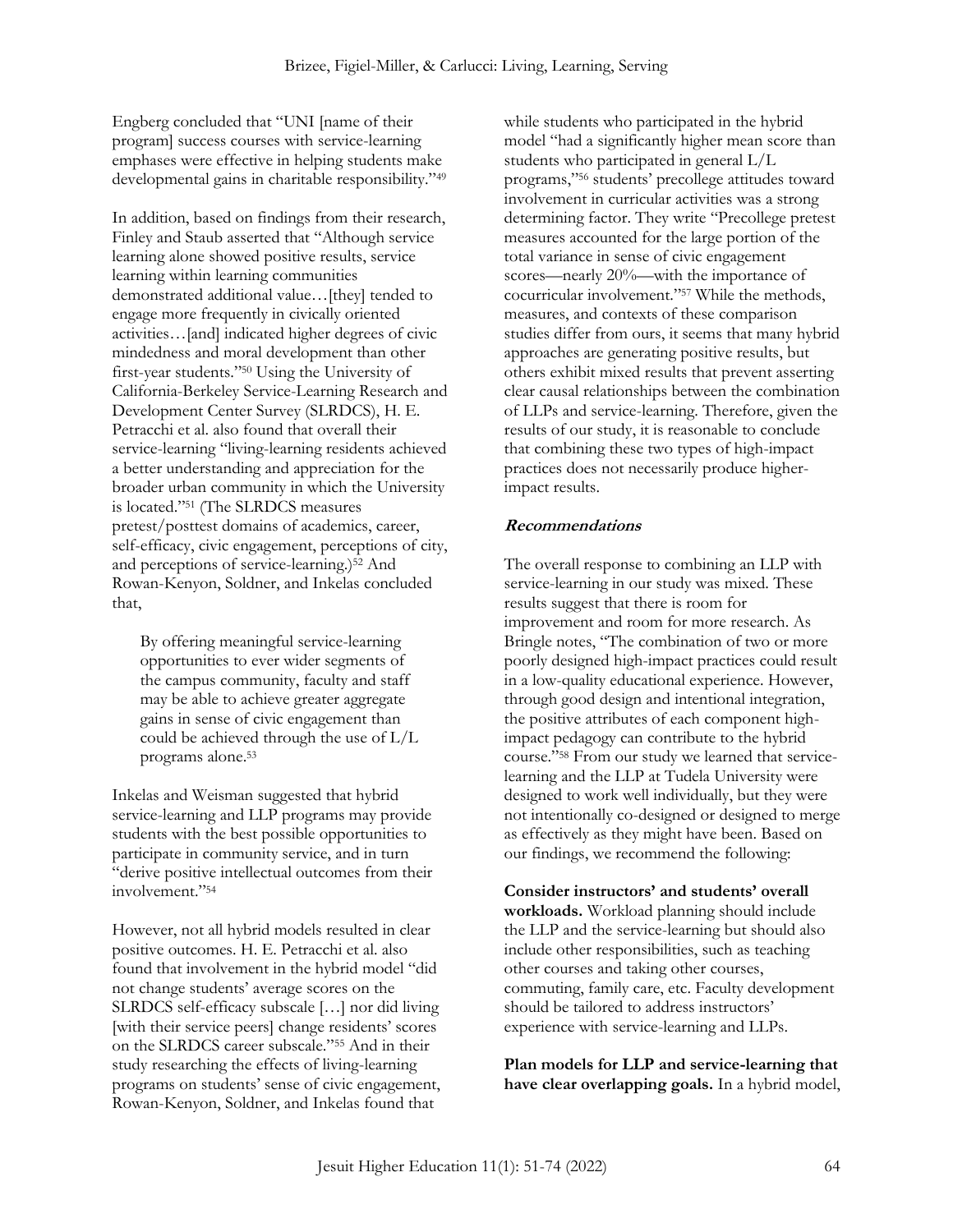focus on overlapping structures and aims that support success in both programs.

**Ensure robust and sustainable institutional support.** Universities must commit to sustaining hybrid high-impact approaches to ensure success.

**Plan small and then grow.** Plan the fewest possible class and extracurricular activities to meet programmatic and pedagogical goals and learning outcomes. Once these are achieved, expand.

**Develop an empirical method of assessment that collects data from students, instructors, and community members.** Assessment should include mixed-methods and multiple measures, collecting data from students, instructors, and community members. We recommend that this assessment should take place at least yearly, though semester-based assessment would allow for more rapid adjustments if required. Assessment should continue throughout the program lifecycle, and the model should be designed so that feedback from stakeholders gets to decision makers quickly. We recommend a participatory, iterative approach used by Brizee and the approach used by Petracchi et al.<sup>59</sup>

**Develop class discussion activities and writing prompts that directly connect the learning aims of the LLP and service-learning to coursework and student/instructor experiences.** Research indicates that explicit practices of instruction help students achieve learning aims.<sup>60</sup>

## **Possible Shortcomings and Limitations**

Despite our attempt to follow best practices in research design, we cannot claim that this pilot programmatic study is without possible shortcomings and limitations. The survey instrument we used was somewhat limited for the purposes of this study; we used a previously designed service-learning survey, so the questions were originally designed to assess service-learning separately from the LLP. Further, a larger survey sample size and a pre-course service-learning survey would have yielded more data. Also, had we been able to interview more instructors, especially those outside the humanities, we would have had a more diverse range of data. Our

participant pool also reflects bias from selfselection. Students and instructors self-select to come to Tudela University, a college known for its community engagement, and choose to participate in service-learning. Lastly, the study's timeframe was limited to two years, and we only conducted one set of interviews. Due to these shortcomings and limitations, we are reluctant to overgeneralize our findings.

#### **Conclusion**

American colleges and universities, including Jesuit institutions, are increasingly integrating LLPs and service-learning to improve student recruitment, retention, and learning while also responding to community needs. Some universities combine high-impact practices for added value. But what are students' and instructors' impressions when LLPs are combined with service-learning in a true hybrid model? From our study, we learned that student responses to the four pedagogical models were similar but that responses for the LLP-service-learning model were lower than the other models, though not markedly so. This finding contradicted our hypothesis: we believed that the true hybrid model would render the highest survey scores and positive impressions from instructors. This finding also contradicts responses from instructors who thought that the true hybrid model produced higher-impact results. We believe that it is likely that instructors favored approaches that they enjoyed and found fulfilling while their students found the approaches less enjoyable and less fulfilling.

All the instructors interviewed thought that the true hybrid model was positive overall, but some instructors responded with mixed or negative feedback to certain aspects of combining the LLP with service-learning. These mixed impressions aligned with responses from the student responses to the true hybrid model. Instructors with mixed or negative responses stated that the true hybrid model workload was too high. They found that combining the two approaches was challenging and that cutting course material to balance workload was a negative outcome that led to student confusion about course goals. Instructors with mixed or negative responses also thought that the LLP helped some students in some cases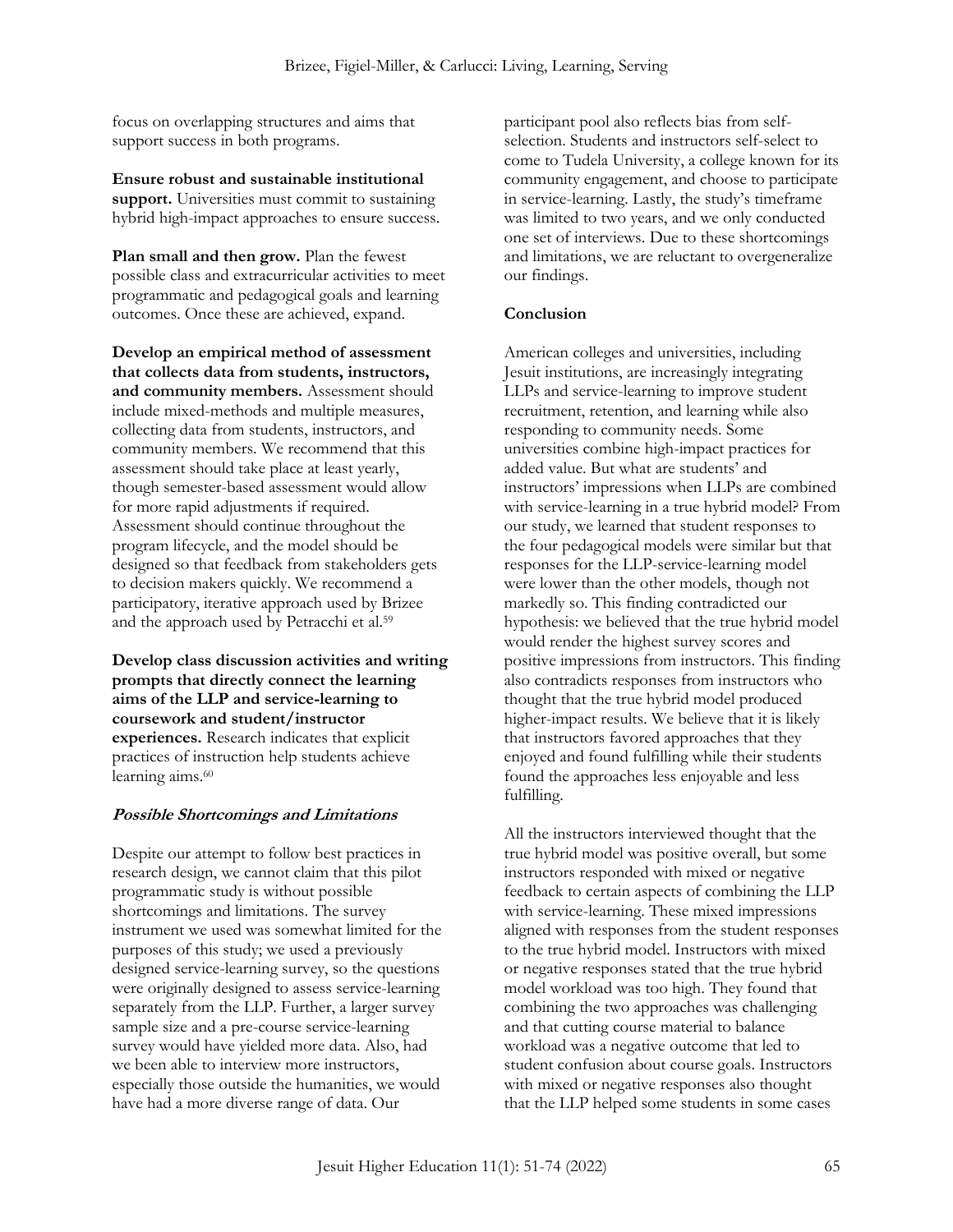but coddled others, causing students to disengage. These instructors said that smaller class sizes for the true hybrid model were positive, but that small class sizes also jeopardized the class dynamic two or three disengaged students negatively impact some classes. Nevertheless, all the instructors said that they would use the true hybrid model again but revise their material.

Four conclusions may be inferred from these findings: First, while high-impact models can generate positive outcomes when applied individually, combining these models in hybrid approaches can also produce negative outcomes when not developed together or with participants' workloads in mind. Second, institutions considering similar models should design hybrid high-impact approaches together rather than retrofitting approaches to pre-existing programs. If retrofitting must be done, then the likelihood of increased workload on students and instructors must be considered. Third, students' impressions of using hybrid models could differ—sometimes considerably—from instructors' impressions. This discrepancy should be considered when developing assessment measures for hybrid approaches. Fourth, to assess outcomes of hybrid models, we recommend using mixed-methods data collection from students, instructors, and community members.

At the conclusion of this study, some questions call for further research: What are the outcomes of this model according to community members, student leaders, and university staff members? Also, what are the long-term impacts on participants? Living-learning programs and service-learning can produce high-impact results when planned well, used carefully, and assessed effectively. When merged, they may even build on each other's strengths, moving us closer to Boyer's vision of the New American College and the call to embrace the service of faith and the promotion of justice forwarded by Rev. Kolvenbach, S.J.<sup>65</sup> But if administrators and faculty members do not plan carefully, and if participants are overwhelmed by the workload, programs may enjoy short-term gains while suffering long-term losses. In turn, these losses may hinder the transformative change in higher education and in society that we are seeking through our hybrid high-impact approaches. HE

— *Acknowledgements: The authors would like to thank the students, faculty members, and administrators who contributed to this study. Deep appreciation also goes to the community partners who collaborated with service-learning students and instructors. They are co-instructors and experts in their work, and we still have much to learn from them. We would also like to thank the anonymous reviewers for their insightful and valuable feedback. Brizee would like to thank Stephanie Brizee for her help on this article and Tudela University for the 2018 Summer Research Grant that helped support this study.*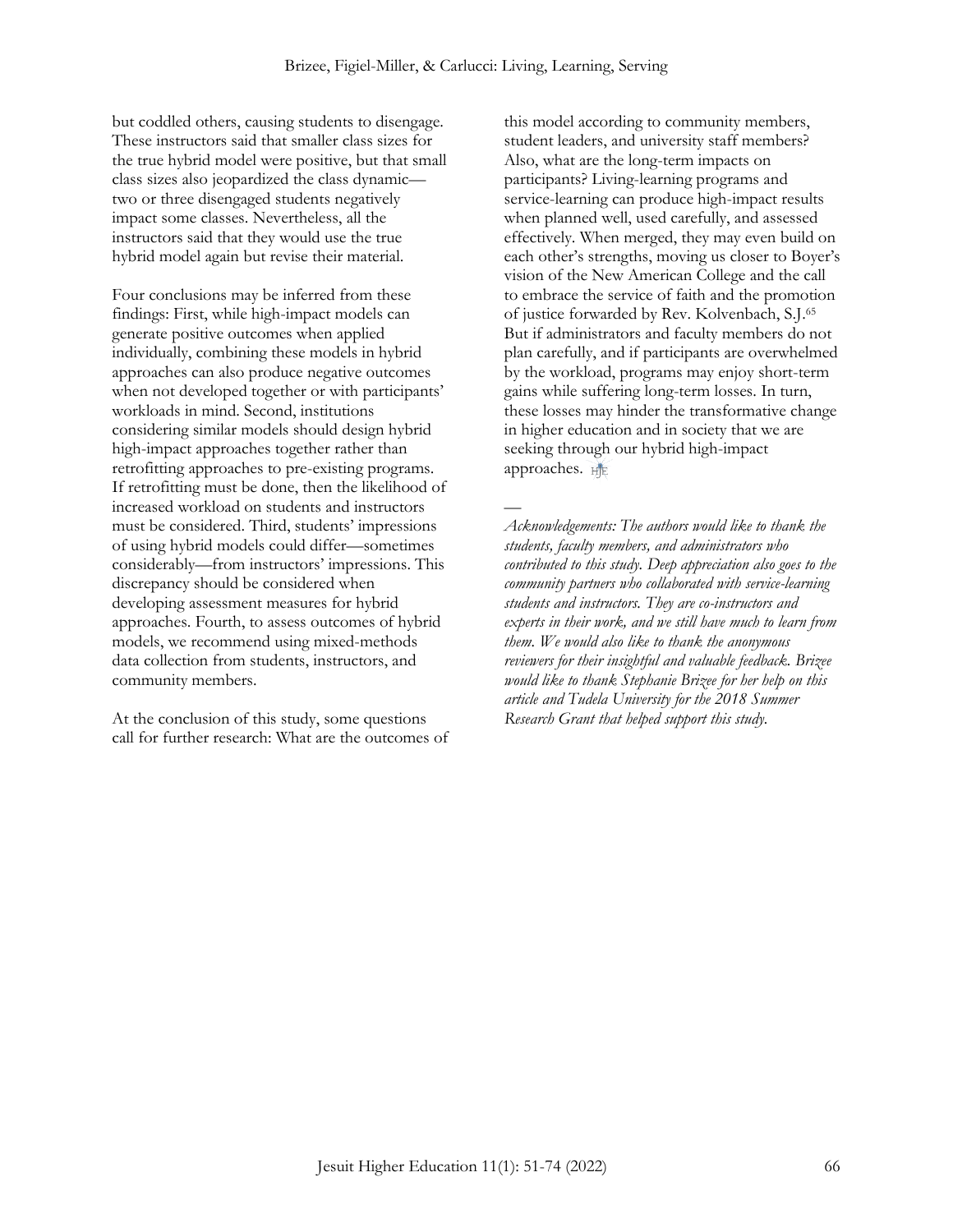#### **Appendix**

#### **Service-Learning Student Survey Questions**

To what extent, if any, did your experience in this course affect you in the following ways? This course…

- … gave me first-hand experience with active citizenship.
- … increased my sense of social responsibility.
- … increased my understanding of the values of the university.
- … gave me skills that I can use in my future career.
- … caused me to reflect on my faith and/or spirituality.
- … caused me to think about some ideas or points of view that I had never considered.
- … enhanced my ability to think reflectively.
- … helped me improve my communication skills.
- … helped me improve my problem-solving skills.
- … helped me improve my critical thinking skills.
- … increased my awareness of society and culture beyond campus.
- … caused me to think about my life goals differently.

#### **Faculty Member Interview Questions**

#### **Background and general information**

#### Vitoria Background

Why did you decide to get involved with the Vitoria first-year experience program?

Did you run Vitoria classes before your service-learning class?

What theme did you choose for your Vitoria class, and why did you choose that one?

How did you integrate that theme into your class? Put another way, what did you do in class that aligned with your Vitoria theme?

#### Service-learning Background

What is your history with teaching service-learning in other classes?

Why did you begin using the service-learning pedagogy?

How have you used service-learning to strengthen your teaching?

Why did you decide to teach service-learning in your Vitoria class?

Was service-learning service-optional or mandatory for students?

Who were your community partners?

Do you have a history with your community partners, or was this the first time you worked with them?

Can you explain the service-learning, its objectives, process, deliverables (if any)?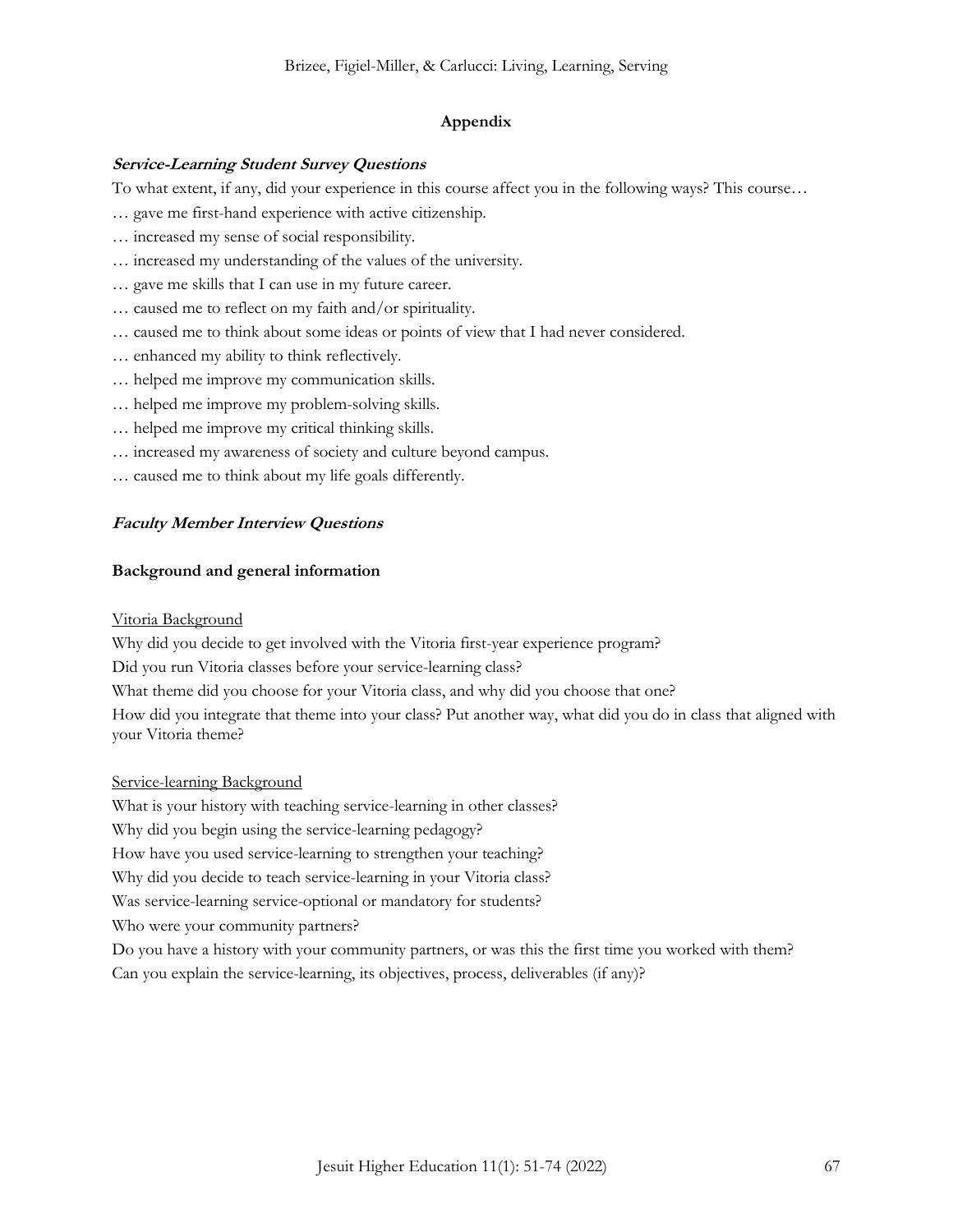#### Vitoria Outcomes

Do you think your students achieved the Vitoria learning outcomes?:

- Develop habits of discernment and reflection in the Ignatian tradition
- Develop habits of reading, writing and intellectual conversation that support academic excellence and engagement
- Establish healthy, mutually beneficial and respectful relationships with others including faculty, administration, staff and peers
- Integrate multiple sources of knowledge gained through various disciplinary lenses, texts, instruction, out of class experiences and personal reflection to offer a perspective on the interdisciplinary theme of the community

What do you see as the overall value and impact of the Vitoria approach in your class?

In what ways do you think the Vitoria approach helped or hindered your students' ability to meet the specific learning outcomes for your class?

#### Service-learning Outcomes

Do you think your students achieved the 12 service-learning outcomes established by the CSLCE?:

To what extent, if any, do you think the service-learning affected your students in the following ways?

Gave them first-hand experience with active citizenship.

Increased their sense of social responsibility.

Increased their understanding of the Jesuit value of "men and women for and with others."

Gave them skills that they can use in their future careers.

Caused them to reflect on their faith and/or spirituality.

Caused them to think about some ideas or points of view that they had not previously considered.

Enhanced their ability to think reflectively.

Helped them improve communication skills.

Helped them improve problem-solving skills.

Helped them improve critical thinking skills.

Increased their awareness of society and cultures beyond campus.

Caused them to think about their life goals differently.

What did you think of the overall impact of the service-learning approach in your class?

In what ways do you think service-learning helped or hindered your students' ability to meet the specific outcomes for your class?

#### Combining Vitoria and Service-Learning for Your Class

Why did you decide to combine the Vitoria approach with service-learning?

What were you hoping to achieve?

Can you explain how combining these two actually worked in your class during the semester?

What were the results of combining the Vitoria and service-learning in your class?

How did combining these two approaches impact the learning outcomes of your class?

In what ways do you think that combining these approaches helped or hindered your students' ability to meet specific learning outcomes for your class?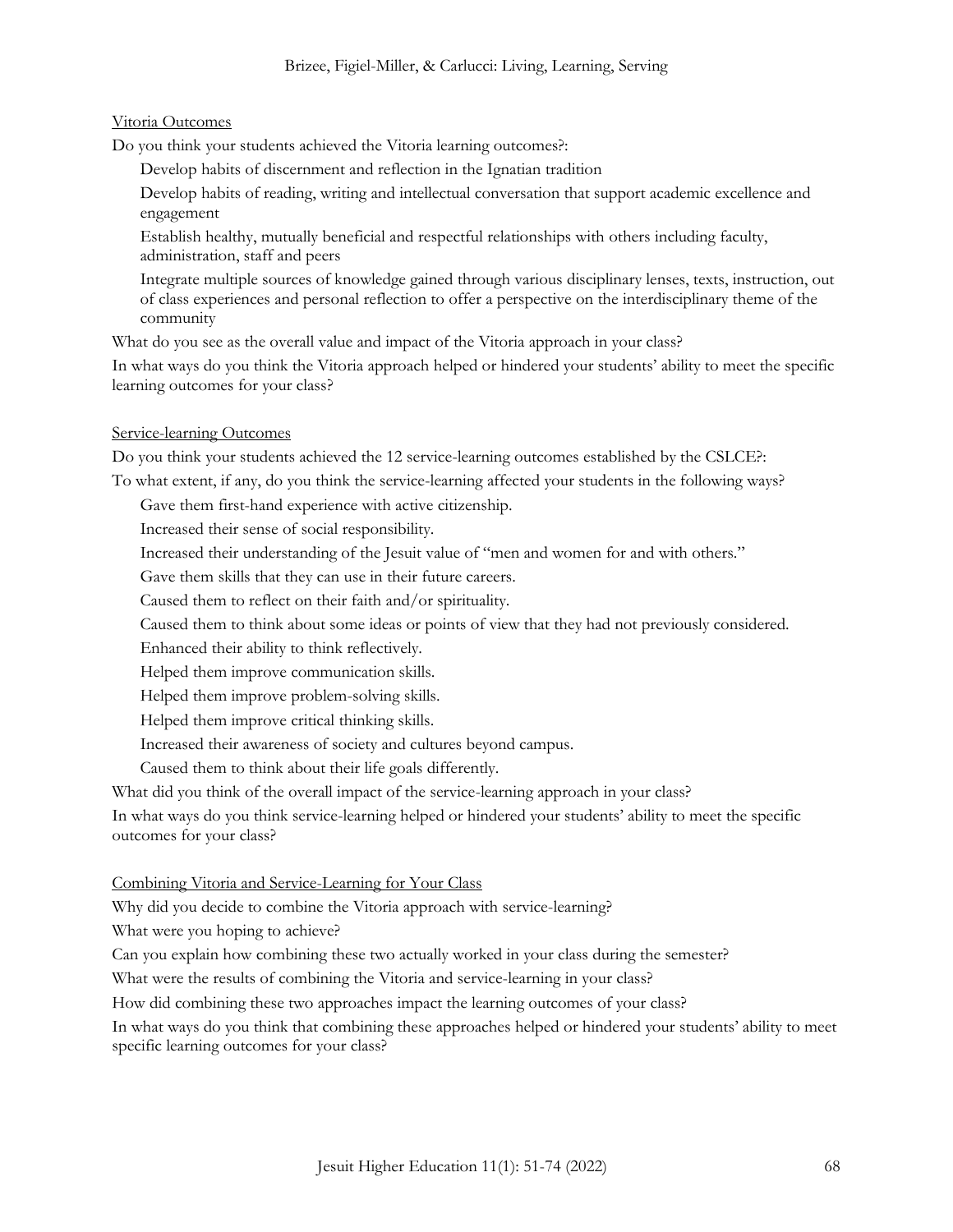| <b>Categories and Subcategories</b>                                                                                                        | Definition                                                                                  | Codes                                                                                                                                                                                 | <b>Examples of Coded</b><br>Text                                                                                                                                                                                                                                                                                                                                                                                                                                                                                                                                                                               |
|--------------------------------------------------------------------------------------------------------------------------------------------|---------------------------------------------------------------------------------------------|---------------------------------------------------------------------------------------------------------------------------------------------------------------------------------------|----------------------------------------------------------------------------------------------------------------------------------------------------------------------------------------------------------------------------------------------------------------------------------------------------------------------------------------------------------------------------------------------------------------------------------------------------------------------------------------------------------------------------------------------------------------------------------------------------------------|
| Positive response to true hybrid<br>$\mathcal{I}$ .<br>model for                                                                           |                                                                                             |                                                                                                                                                                                       |                                                                                                                                                                                                                                                                                                                                                                                                                                                                                                                                                                                                                |
| practice                                                                                                                                   | Students had<br>positive practical<br>experiences that<br>helped them grow<br>personally    | Engaged/worked with<br>community, active in<br>civic issues,<br>collaborating with<br>partners                                                                                        | "It [Vitoria] works<br>well with my service-<br>learning, where my<br>students work with<br>African and Middle<br>Eastern and South<br>Asian refugees."                                                                                                                                                                                                                                                                                                                                                                                                                                                        |
| pedagogy                                                                                                                                   | Students had<br>positive pedagogical<br>experiences that<br>helped them grow as<br>students | Greater awareness of<br>issues, better<br>understanding of<br>inequities, connecting<br>SL with course<br>concepts                                                                    | "[Students] they<br>observe a lot about<br>American inequalities<br>in education."                                                                                                                                                                                                                                                                                                                                                                                                                                                                                                                             |
| Subcategory 1:<br>a.<br>Students'<br>"transformational"<br>experiences seemed<br>more impactful than<br>their "educational"<br>experiences | Students grew more<br>emotionally than<br>intellectually                                    | Showing more<br>excitement and/or<br>interest in<br>projects/coursework,<br>feeling more<br>accomplishment/<br>contribution related to<br>society, long-term<br>commitment to service | "It [the project]<br>definitely got them<br>[students] out of<br>their bubble, helped<br>them to really<br>interact with<br>populations they<br>never interacted<br>withI think some of<br>them who worked at<br>the Grace<br><b>Resettlement Center</b><br>were struck by the<br>fact that they were<br>working with people<br>their own age."<br>"I think almost all of<br>them are still doing<br>service-learning, and<br>some, I've learned,<br>who weren't doing it<br>in the fall are now<br>doing it in the<br>springand they<br>pulled in some<br>people who hadn't<br>been doing it in the<br>fall." |

**Coding Scheme for Instructor Interviews**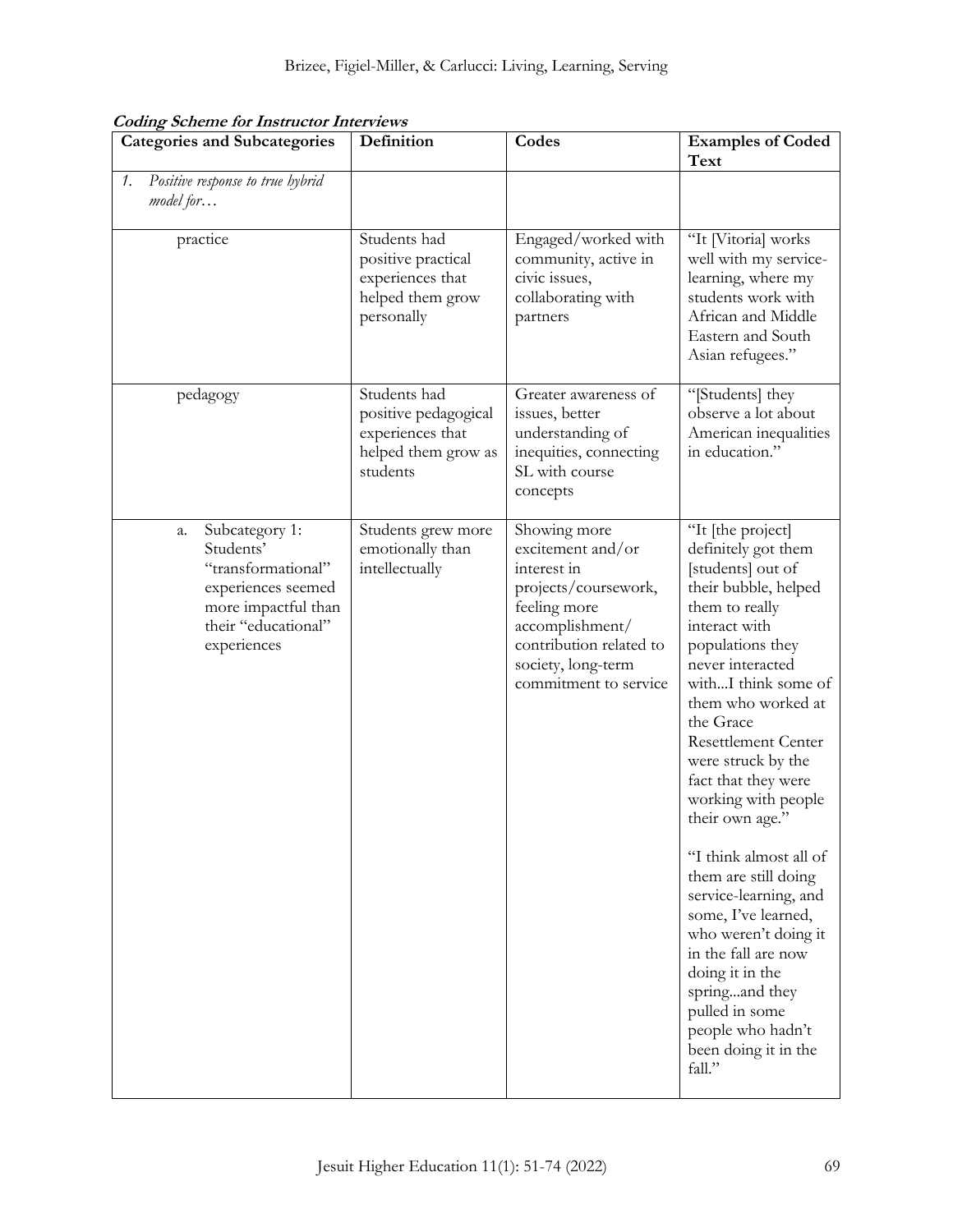| Subcategory 2:<br>b.<br>Combining Vitoria<br>with SL helped<br>students achieve<br>course learning aims | The true hybrid<br>model helped<br>students achieve<br>course learning<br>outcomes                                                                                                                            | Fostering greater<br>engagement with and<br>discussion of course<br>material, increased<br>awareness of audience<br>for writing, increased<br>awareness of course<br>material, critical<br>thinking, discernment | "I think that<br>obviously for the<br>education majors, it's<br>wonderful; they're in<br>a classroomand<br>they can learn about<br>what it's like to be in<br>a classroom<br>understanding how<br>to be flexible, which<br>they have to learn<br>how to doswitching<br>your writing from<br>genre to genre is<br>important on the<br>job." |
|---------------------------------------------------------------------------------------------------------|---------------------------------------------------------------------------------------------------------------------------------------------------------------------------------------------------------------|------------------------------------------------------------------------------------------------------------------------------------------------------------------------------------------------------------------|--------------------------------------------------------------------------------------------------------------------------------------------------------------------------------------------------------------------------------------------------------------------------------------------------------------------------------------------|
| Subcategory 3:<br>c.<br>Positive impact on<br>instructors'                                              |                                                                                                                                                                                                               |                                                                                                                                                                                                                  |                                                                                                                                                                                                                                                                                                                                            |
| transformational<br>experiences                                                                         | Instructors grew<br>emotionally                                                                                                                                                                               | Fulfilling experience,<br>rewarding, increased<br>excitement for teaching                                                                                                                                        | "It [Vitoria and<br>service-learning]<br>really crosses over, a<br>lot, and that's why I<br>am forever indebted<br>to the Vitoria<br>program for letting<br>me be a part of it,<br>quite honestly."                                                                                                                                        |
| educational<br>experiences                                                                              | Instructors grew<br>intellectually                                                                                                                                                                            | Refined pedagogy,<br>increased interaction<br>with students                                                                                                                                                      | "I'm the beneficiary<br>of being in this,<br>because I get so<br>much face time with<br>my students, it's<br>incredible."                                                                                                                                                                                                                  |
| Increased relationship building<br>2.<br>positively influenced outcomes<br>when using true hybrid model | Small class size,<br>increased facetime<br>with students,<br>monetary<br>compensation,<br>common missions<br>between LLP and<br>SL, course releases<br>contributed to<br>positive outcomes<br>for instructors | Connection,<br>relationship, bonding,<br>respect, interaction,<br>support, training                                                                                                                              | "I think they<br>[students] also<br>developed very<br>strong, respectful<br>always, good<br>relationships with my<br>staff [Vitoria]<br>pairingwho has<br>saved my life-I<br>want that on tape-<br>more times than I<br>care to admit in<br>public. And also the<br>Tudela Nextgen                                                         |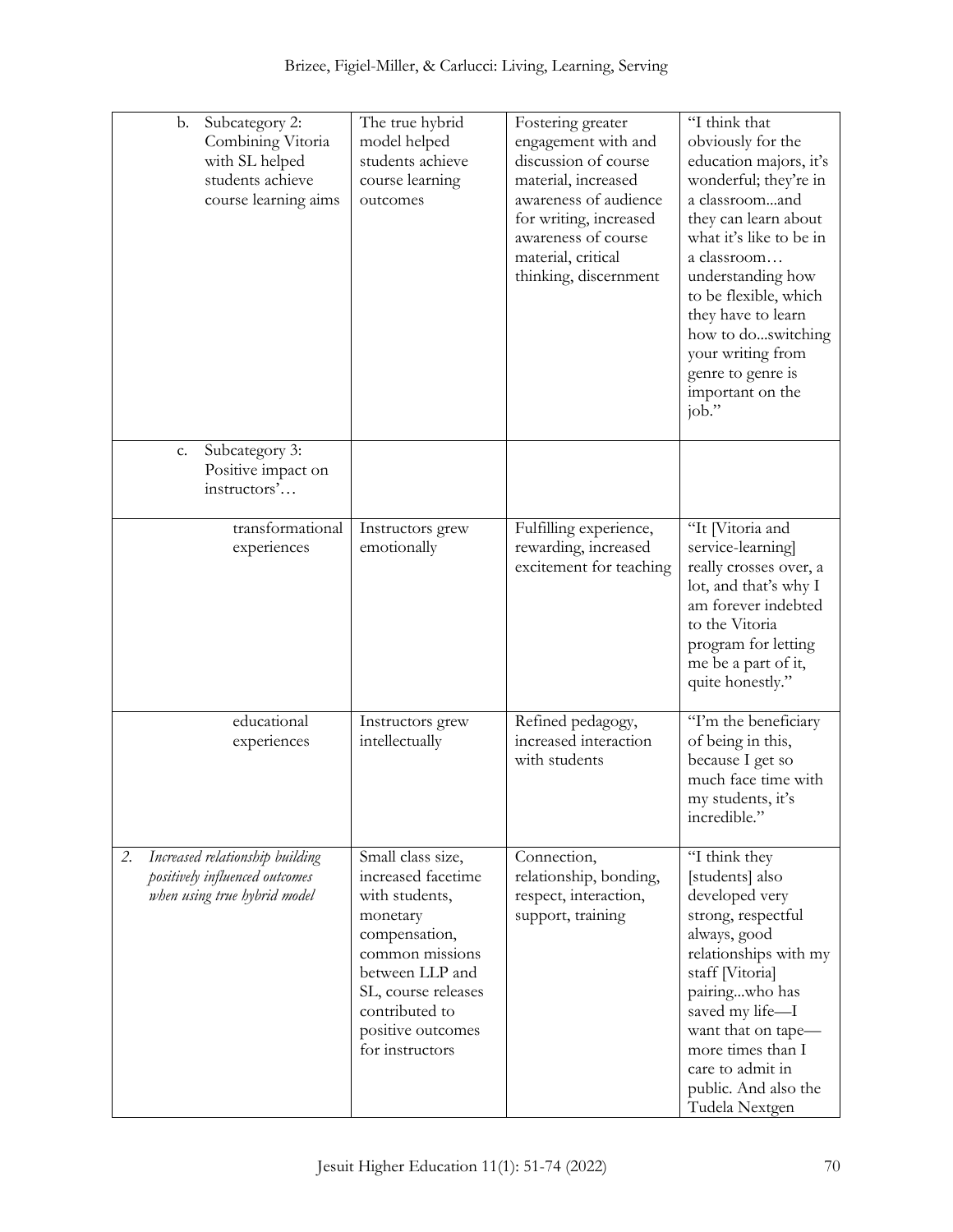|                                                                                                                |                                                                                                |                                                                          | [student leader]it<br>was really a nice<br>collection of folks."                                                                                                                                                                                                                  |
|----------------------------------------------------------------------------------------------------------------|------------------------------------------------------------------------------------------------|--------------------------------------------------------------------------|-----------------------------------------------------------------------------------------------------------------------------------------------------------------------------------------------------------------------------------------------------------------------------------|
| Subcategory: Course<br>a.<br>release was strong<br>motivating factor<br>for participating in<br>Vitoria and SL | A major reason<br>instructors<br>participated was the<br>course releases for<br>the LLP and SL | Assistance, help                                                         | "Vitoria helped a<br>little, but 80 students,<br>I had all these<br>different dates in my<br>mind, and different<br>programs,<br>approaches."                                                                                                                                     |
| Mixed responses to true hybrid<br>$\beta$ .<br>model                                                           |                                                                                                |                                                                          |                                                                                                                                                                                                                                                                                   |
| Subcategory 1:<br>a.<br>Logistics                                                                              | The time and labor<br>involved in the true<br>hybrid model was<br>challenging                  | Balance, schedule,<br>calendar, work                                     | "I think the most<br>challenging part for<br>me was simply<br>balancing the fact<br>that it was service-<br>learning optional."                                                                                                                                                   |
| Subcategory 2:<br>b.<br>Pedagogy                                                                               | Combining teaching<br>content for LLP and<br>SL was complex and<br>challenging                 | Balance, assignments                                                     | "I think if it was<br>service-learning<br>mandatoryI<br>wouldn't be<br>balancing all these<br>different [assignment<br>due] dates in my<br>head and all these<br>different logistics [for<br>two sets of activities<br>and projects] that I<br>somehow have to<br>keep straight." |
| 3. Continued: Negative responses to<br>true hybrid model related to                                            |                                                                                                |                                                                          |                                                                                                                                                                                                                                                                                   |
| Subcategory 1:<br>a.<br>Logistics                                                                              | The time and labor<br>involved in the true<br>hybrid model was<br>too much                     | Add, overwhelm                                                           | "so adding all of<br>this stuff in makes<br>for a very cramped<br>semester."                                                                                                                                                                                                      |
| Subcategory 2:<br>b.<br>Pedagogy                                                                               | Combining teaching<br>content for LLP and<br>SL was detrimental<br>to learning<br>outcomes     | Omit, hinder, hand<br>holding rather than<br>discovery, class<br>dynamic | "Omitting one of the<br>two formal papers is<br>going to hinder their<br>ability to become<br>more eloquent,<br>succinct, articulate,<br>thoughtful<br>writerswriting                                                                                                             |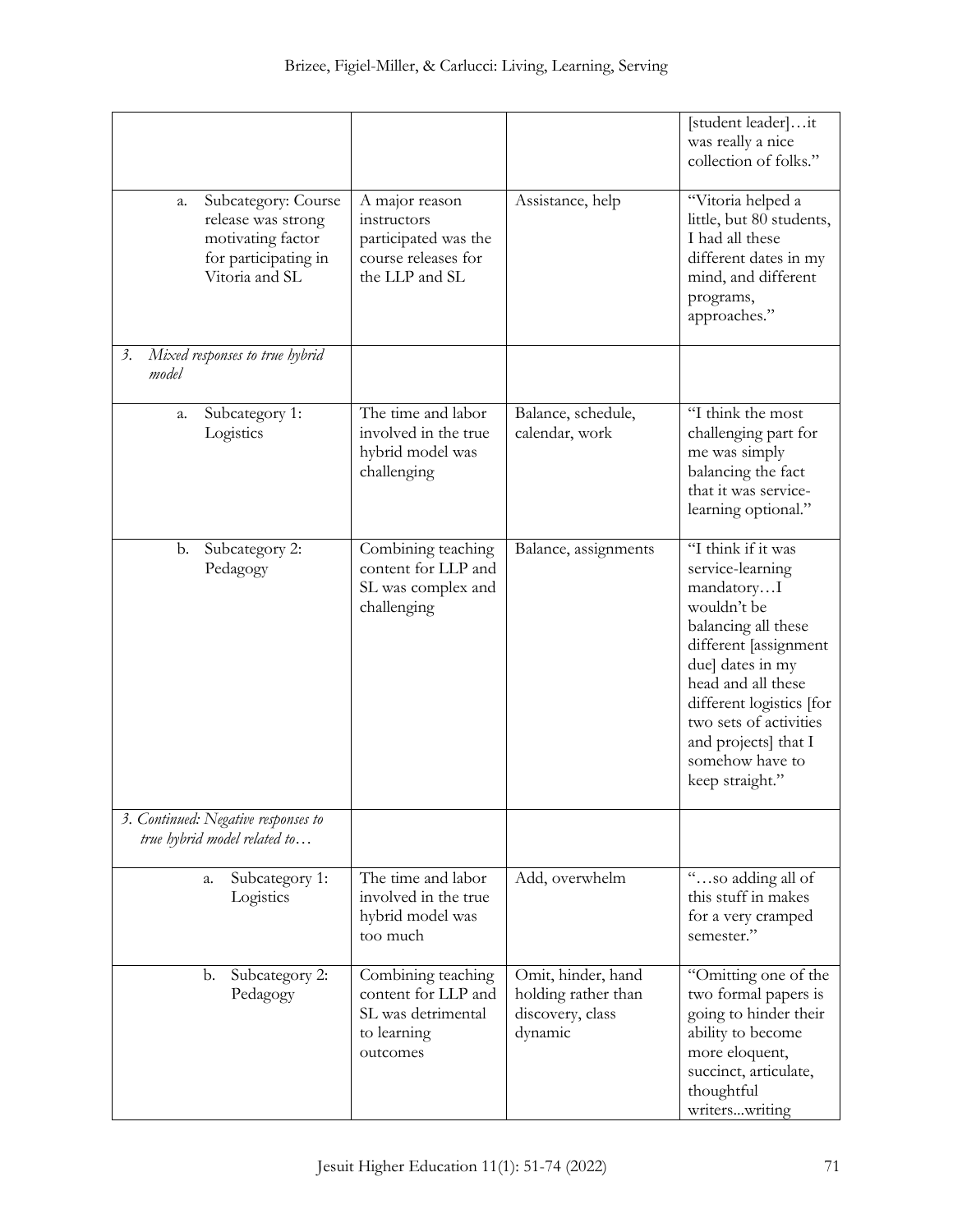|  | reflections is not the<br>same as writing<br>formal essays." |
|--|--------------------------------------------------------------|
|  | "It's [Vitoria/service-<br>learning] leading                 |
|  | them too much by<br>the handshowing<br>them more than        |
|  | letting them discover<br>for themselves."                    |

#### **Notes**

<sup>1</sup> Barbara A. Holland, "From Murky to Meaningful: The Role of Mission in Institutional Change," in *Colleges and Universities as Citizens*, eds. Robert G. Bringle, Richard Games, and Edward A. Malloy (Boston: Allyn and Bacon, 1999), 49. DOI:10.1080/00221546.2001.11778880

<sup>2</sup> Robert G. Bringle, "Hybrid High-Impact Pedagogies: Integrating Service-Learning with Three Other High-Impact Pedagogies," *Michigan Journal of Community Service Learning* 24, no. 1 (Fall 2017): 49-63. DOI: <https://doi.org/10.3998/mjcsloa.3239521.0024.105>

<sup>3</sup> Bringle, "Hybrid High-Impact Pedagogies," 49-63.

<sup>4</sup> Bringle, 60.

<sup>5</sup> Bringle, 52.

<sup>6</sup> "Divine Cluster," College of the Holy Cross, accessed November 19, 2021, [https://www.holycross.edu/holy-cross](https://www.holycross.edu/holy-cross-approach/montserrat/clusters-and-seminars/divine-cluster)[approach/montserrat/clusters-and-seminars/divine-cluster.](https://www.holycross.edu/holy-cross-approach/montserrat/clusters-and-seminars/divine-cluster)

<sup>7</sup> "Micah: Living the Mission," Saint Louis University, accessed November 19, 2021, [https://www.slu.edu/housing/living/learn/micah.php.](https://www.slu.edu/housing/living/learn/micah.php)

<sup>8</sup> Jody E. Jessup-Anger, Renee Piquette Dowdy, and Mary Janz, "Social Justice Begins at Home: The Challenges and Successes of a Social Justice Living-Learning Community," *Journal of College and Character* 13, no. 4 (2012), 2. DOI: 10.1515/jcc-2012-1936.

<sup>9</sup> Jean M. Henscheid, *Professing the Disciplines: An Analysis of Senior Seminars and Capstone Courses* (Monograph No. 30), (Columbia, SC: University of South Carolina, National Resource Center for the First-Year Experience and Students in Transition, 2000), 4; Betsy O. Barefoot, "Institutional Structures and Strategies for Embedding Civic Engagement

in the First College Year," in *First-Year Civic Engagement: Sound Foundations for College, Citizenship and Democracy*, ed. Martha J. LaBare (The New York Times Knowledge Network, 2008), 23-25; Jayne E. Swaner and Lynn E. Brownell, *Outcomes of High Impact Practices for Underserved Students: A Review of the Literature* (Washington, DC: Association of American Colleges: 2009), 130; George D. Kuh, *High-Impact Educational Practices: What They Are, Who Has Access to Them, and Why They Matter* (Washington, DC: Association of American Colleges and Universities, 2009), 20; and more recently, Kuh, "A Closer Look at Selected High-Impact Practices," Paper presentation at the Kentucky Council on Postsecondary Education (Louisville, KY, 2012); Matthew J. Mayhew and Mark E. Engberg, "Promoting the Development of Civic Responsibility: Infusing Service-Learning Practices in First Year 'Success' Courses," *Journal of College Student Development* 52 (2011), 20-38. DOI:10.1353/csd.2011.0007.

<sup>10</sup> Bringle, "Hybrid High-Impact Pedagogies," 52.

<sup>11</sup> For studies on shortcomings and failures see: Ellen Cushman, "Sustainable Service-Learning Programs," *College Composition and Communication* 54, no. 1 (2002), 40–65; Suzanne Kessler Rumsey and Tanja Nihiser, "Expectation, Reality, and Rectification: The Merits of Failed Service Learning," *Community Literacy Journal* 5, no. 2 (2012): 135–151; Jessica Restaino and Laurie Cella, "Introduction," in *Unsustainable: Re-Imagining Community Literacy, Public Writing, Service-Learning, and the University*, eds. Jessica Restaino and Laurie J. C. Cella (Lanham, MD: Lexington Books Isaacs and Kolba, 2013), 1–14; Paula Mathieu, "After Tactics, What Comes Next?" in *Unsustainable*, 17–31; Michael Donnelly, "Hope and Despair, Risk and Struggle: (j) WPA Work, Service Learning, and the Case for Baby Steps," in *Unsustainable*, 113–34; Stephen Parks, "Strategic Speculations on the Question of Value: The Role of Community Publishing in English Studies," in *Unsustainable*, 55–77; and Eli Goldblatt, "Afterward," in *Unsustainable*, 263–67.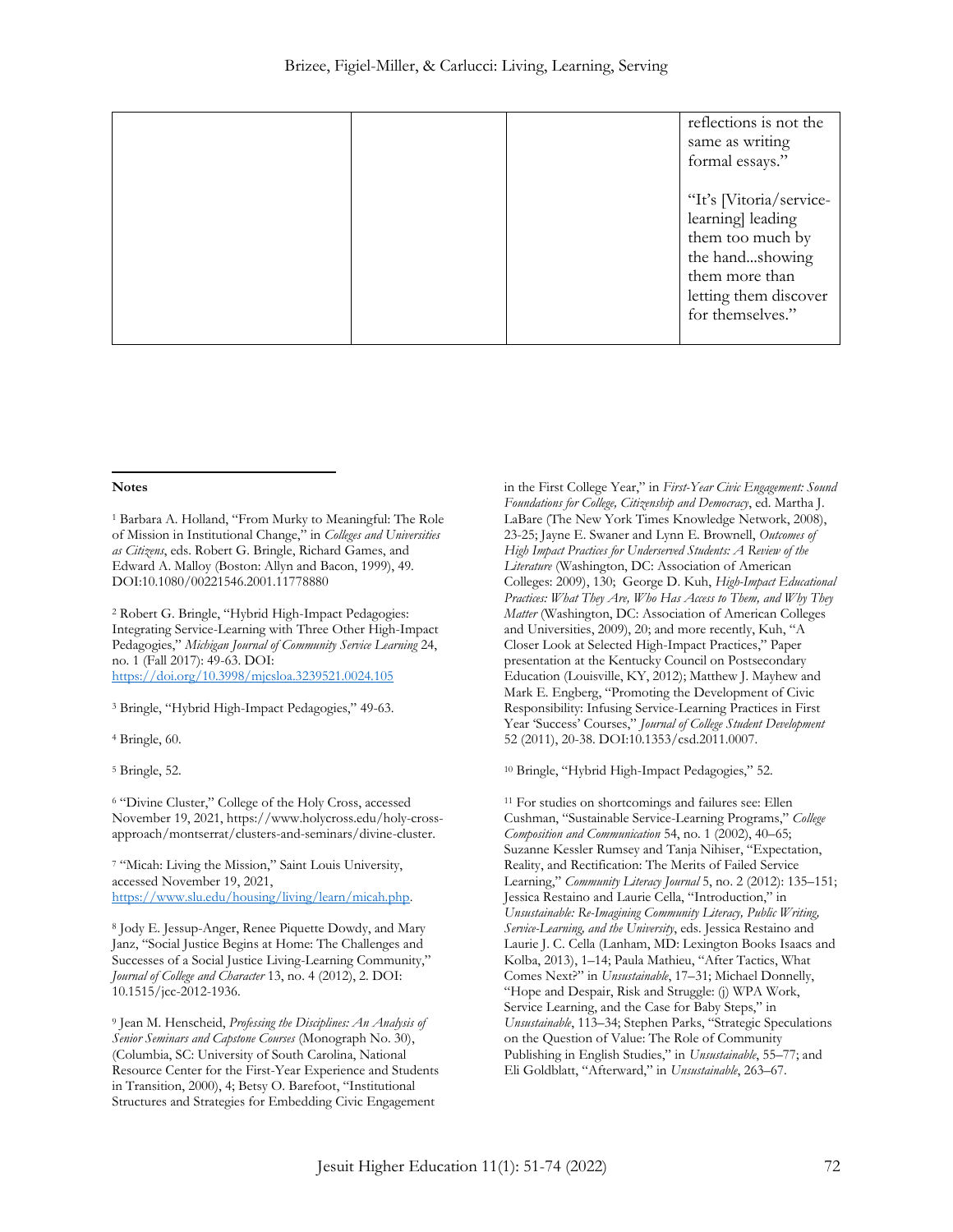$\overline{a}$ <sup>12</sup> Pedro Arrupe, S.J., "Men and Women for Others: Education for Social Justice and Social Action Today," in *Commitment to Justice in Jesuit Higher Education*, eds. Paola Pascual-Ferrá and Allen Brizee (Baltimore: Apprentice House, 2017), 13-32; Dean Brackley, S.J., "Justice and Jesuit Higher Education," in *Commitment to Justice in Jesuit Higher Education*, 57-74; Peter-Hans Kolvenbach, S.J., "The Service of Faith and the Promotion of Justice in American Jesuit Higher Education," in *Commitment to Justice in Jesuit Higher Education*, 33-56; Paul Locatelli, S.J., "The Catholic University of the 21st Century: Educating for Solidarity," in *Commitment to Justice in Jesuit Higher Education*, 75-102; Adolfo Nicolás, S.J., "Depth, Universality, and Learned Ministry: Challenges to Jesuit Higher Education Today," in *Commitment to Justice in Jesuit Higher Education*, 103-130.

<sup>13</sup> John Dewey, *Experience and Education* (New York: Collier Books, 1938), 25.

<sup>14</sup> David A. Kolb, *Experiential Learning: Experience as the Source of Learning and Development* (Philadelphia: Temple University Press, 1984), 40.

<sup>15</sup> See: Ernest Boyer, *Scholarship Reconsidered: Priorities of the Professoriate* (San Francisco: Jossey Bass, 1997), 23; Bringle, "Hybrid High-Impact Pedagogies," 49-63; Bringle, Julie Hatcher, and Richard Muthiah, "The Role of Service-Learning on the Retention of First-Year Students to Second Year," *Michigan Journal of Community Service Learning* 16, no. 2 (2010): 38-49,

[http://hdl.handle.net/2027/spo.3239521.0016.203;](http://hdl.handle.net/2027/spo.3239521.0016.203) Allen Brizee, Paola Pascual-Ferrá, and Giuliana Caranante, "High-Impact Civic Engagement: Outcomes of Community-Based Research in Technical Writing Courses," *Journal of Technical Writing and Communication* 50, no. 3 (2020): 224-251, [https://doi.org/10.1177/0047281619853266;](https://doi.org/10.1177/0047281619853266) Caryn McTighe Musil, *Civic Prompts: Making Civic Learning Routine across the Disciplines* (Washington, DC: Association of American Colleges and Universities, 2015), 18; John Saltmarsh, Emily Janke, and Patti Clayton, "Transforming Higher Education Through and For Democratic Civic Engagement: A Model for Change," *Michigan Journal of Community Service Learning* 22, no. 1 (2015): 122-27,

[http://hdl.handle.net/2027/spo.3239521.0022.119;](http://hdl.handle.net/2027/spo.3239521.0022.119) Lori Vogelgesang, Nida Denson, and Uma M. Jayakumar, "What Determines Faculty-Engaged Scholarship?," *The Review of Higher Education* 33, no. 4 (2010): 437-72; Jami L. Warren, "Does Service-Learning Increase Student Learning?: A Meta-Analysis," *Michigan Journal of Community Service Learning* 18, no. 2 (2012): 56-61.

<sup>16</sup> Barbara Jacoby, "Fundamentals of Service-Learning Partnerships," in *Building Partnerships for Service-Learning*, eds. Barbara Jacoby and Associates (San Francisco: Jossey-Bass, 2003), and Jacoby, *Service-Learning Essentials: Questions, Answers, and Lessons Learned* (San Francisco: Jossey-Bass, 2015), 167.

<sup>17</sup> Randy Stoecker, *Liberating Service-Learning, and the Rest of Higher Education Civic Engagement* (Philadelphia: Temple University Press, 2016); and Stoecker, "Harnessing a Community Development Model in Service-Learning," Training presented at Tudela University for Spring 2017 Faculty Development Workshops.

<sup>18</sup> Brizee, Pascual-Ferrá, and Caranante, "High-Impact Civic Engagement," 246-248.

<sup>19</sup> "Ignatian Pedagogy: A Practical Approach," *Jesuit Institute*  (1993), accessed May 13, 2022, [http://jesuitinstitute.org/Resources/Ignatian%20Pedagogy%](http://jesuitinstitute.org/Resources/Ignatian%20Pedagogy%20(JI%20Edition%202013).pdf) [20\(JI%20Edition%202013\).pdf,](http://jesuitinstitute.org/Resources/Ignatian%20Pedagogy%20(JI%20Edition%202013).pdf) 9.

<sup>20</sup> Janet Eyler, Dwight E. Giles, Jr., and Angela Schmiede, *A Practitioner's Guide to Reflection in Service Learning: Student Voices and Reflections* (Nashville: Vanderbilt University, 1996), 13-16.

<sup>21</sup> Dwight E. Giles, Jr. and Janet Eyler, "The Theoretical Roots of Service-Learning in John Dewey: Toward a Theory of Service-Learning," *Michigan Journal of Community Service Learning* 1, no. 1 (1999): 77-85, <http://digitalcommons.unomaha.edu/slceslgen/150>

<sup>22</sup> Allen Brizee, "2019-2020 Tudela University Center for Service-Learning and Civic Engagement Report to Conference of Academic Deans," (unpublished manuscript, Fall 2020), Powerpoint.

<sup>23</sup> Brizee, "2019-2020 Tudela University Center for Service-Learning and Civic Engagement Report."

<sup>24</sup> Kathleen J. Buell, Vaugn L. Love, Christina W. Yao, "Living-Learning Programs Through the Years: A Reflection on Partnerships Between Students, Faculty, and Student Affairs," *The Journal of College and University Student Housing* 44, no. 1 (2017), 90.

<sup>25</sup> Helen E. Petracchi, Addie Weaver, Rafael J. Engel, Karen M. Kolivoski, and Rachelle Das, "An Assessment of Service Learning in a University Living-Learning Community: Implications for Community Engagement," *Journal of Community Practice* 18, no. 2-3 (2010): 254.

<sup>26</sup> Aaron Brower and Karen Kurotsuchi Inkelas, "Living-Learning: One High-Impact Educational Practice," *Liberal Education* 96, no. 2 (2010): 36.

<sup>27</sup> Brower and Inkelas, "Living-Learning," 39.

<sup>28</sup> Brower and Inkelas, 38.

<sup>29</sup> Brower and Inkelas, 40.

<sup>30</sup> Petracchi et al., "An Assessment of Service Learning," 260; and Vincent Tinto, "Taking Retention Seriously: Rethinking the First Year of College," *NACADA Journal* 19, no. 2 (1999): 5.

<sup>31</sup> Brower and Inkelas, "Living-Learning," 41.

<sup>32</sup> Matthew Soldner, Heather Rowan-Kenyon, Karen Kurotsuchi Inkelas, Jason C. Garvey, and Claire Robbins, "Supporting Students' Intentions to Persist in STEM Disciplines: The Role of Living-Learning Programs among other Social-Cognitive Factors," *The Journal of Higher Education* 83, no. 3 (2012): 330.